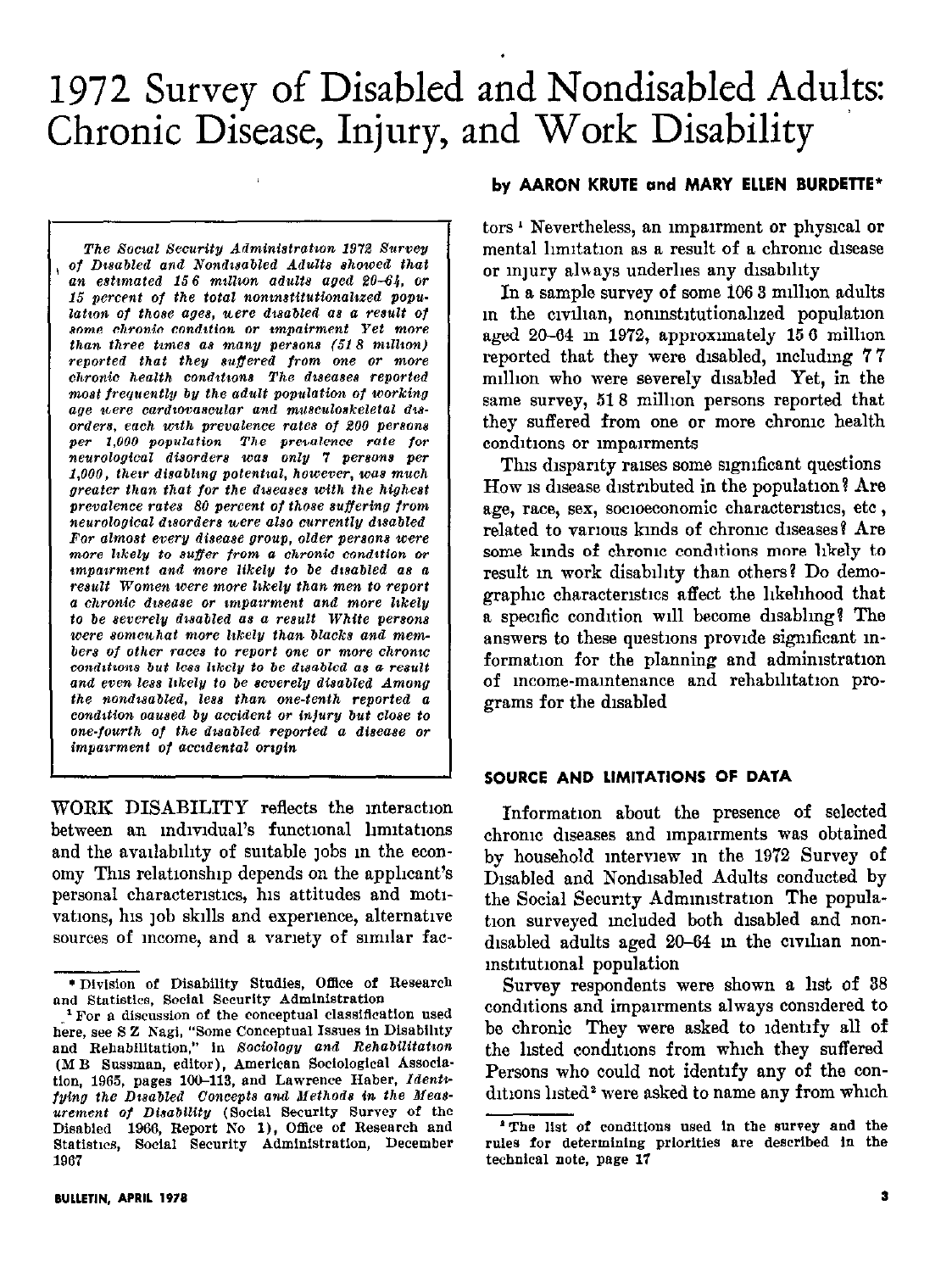they suffered and to describe them in their own a prevalence of the same chronic diseases in the words (As a practical matter, a maximum of population was much higher Thus, almost half five conditions was recorded and tabulated Where of the total population surveyed reported that six or more conditions were reported, the five most nnportant were selected by usmg a predetermmed set of priorities based on disease groups)

The diagnostic data in this report can measure only approximately the total , prevalence of chrome dnease or impairment in the general population Chronic conditions are generally underreported m mtervlew surveys. Respondents tend to report only those conditions they are aware of and that they are wllmg to report to an mterwewer More complete reportmg 1s hkely for more serious conditions-those that have a more significant effect on the individual's health, require extensive or costly medical treatment, result m sigmficant reduction m work capability, or significantly reduce the individual's economic status or that of his family.

Studies have shown that use of checkhsts of chrome condltlons tends to produce more complete reporting for those listed Since such lists give respondents a choice of conditions, however, they are more likely to designate those that are less stigmatizing or more socially acceptable They are also more likely to omit conditions not specified on the list Under any circumstances, the accuracy of the diagnostic designations reported depends on the information received by the respondent from his physician or other medical source and on his memory<sup>3</sup>

## PREVALENCE OF CHRONIC DISEASE AND DISABILITY "

In 1972, 15 6 million persons-about 1 in 6 of all noninstitutionalized adults aged 20-64-reported some degree of disability (work limitation) as a result of a chronic health condition or unparment lastmg 3 months or longer' Yet the

-\*

population was much higher Thus, almost half they were suffering from one or more chronic conditions or impairments The fact that, at any pomt m time, many, many more people suffer from chrome diseases than are disabled by them 1s also reflected by the figures for the nondisabled  $\cdot$ 40 percent of the nondisabled adults surveyed reported that they had one or more chrome conditions (table 1)

The prevalence of specific chronic diseases in the population and the relative frequency of disability associated with each of them varied widely. Among major disease groupings the highest prevalence rates (expressed as the number of persons with the condition per 1,000 persons in the noninstitutionalized population aged 20-64) involved cardiovascular diseases (200 per 1,000) and musculoskeletal disorders (196 per 1,000). The lowest rate was 7 persons per 1,000 for neurological disorders

The pattern of condition-specific prevalence rates associated with current dlsablhty was essentially similar to that for the population in general Among the currently disabled, 89 persons per 1,000 suffered from a musculoskeletal condition The rate was 74 persons per 1,000 for cardiovascular disorders and fell to a low of 6 per 1,000 for neurological condltlons

Although the distribution of disabling conditions probably reflects the pattern of disease or impairment m the general population, the extent to which they cause work limitation may differ It is instructive therefore to look at the proportion reporting specific conditions who also reported that they were disabled as a result More than 80 percent of survey respondents reporting some neurological disorder were also currently

| Chronic condition group                                                                                                                                                                         | Prevalence rate per 1,000<br>population aged 20-64                    | Disabled<br>population<br>as percent                                           |                                                    |  |
|-------------------------------------------------------------------------------------------------------------------------------------------------------------------------------------------------|-----------------------------------------------------------------------|--------------------------------------------------------------------------------|----------------------------------------------------|--|
|                                                                                                                                                                                                 | Total<br>population                                                   | Disabled<br>population                                                         | of total<br>population                             |  |
| $Total \t - \t -$                                                                                                                                                                               | 487 1                                                                 | 1454                                                                           | 30                                                 |  |
| Musculoskeletal<br>Cardiovascular<br>Respiratory.<br>$Dieestive$ <sub>------</sub><br>Mental ____<br>Neurological $\ldots$ .<br>Urogenital<br>Neoplasm $\sim$ $\sim$ $\sim$ $\sim$<br>Endocrine | 1959<br>1997<br>103 1<br>834<br>45 9<br>7<br>4<br>229<br>24 6<br>45 1 | 889<br>73 8<br>38 8<br>32 6<br>29 5<br>6<br>0<br>10 <sub>5</sub><br>102<br>150 | 45<br>37<br>33<br>39<br>64<br>81<br>46<br>41<br>33 |  |

<sup>&#</sup>x27;Findings of National Center ior Health Statistics studies on the completeness of survey reporting of chronic conditions are summarized in Geraldme Scott, Prevalence of Chronic Conditions of the Genitourinary, Nervous, Endocrine, Metabolic and Blood and Blood Forming Sys tems and of Other Selected Chronic Conditions, United States, 1973 (Series 10, No 109, Vital and Health Statistics). National Center for Health Statistics, 1977

<sup>\*</sup> The detailed definition of disability in the survey and its categorization into severe, occupational, and secondary are described in the technical note, page 16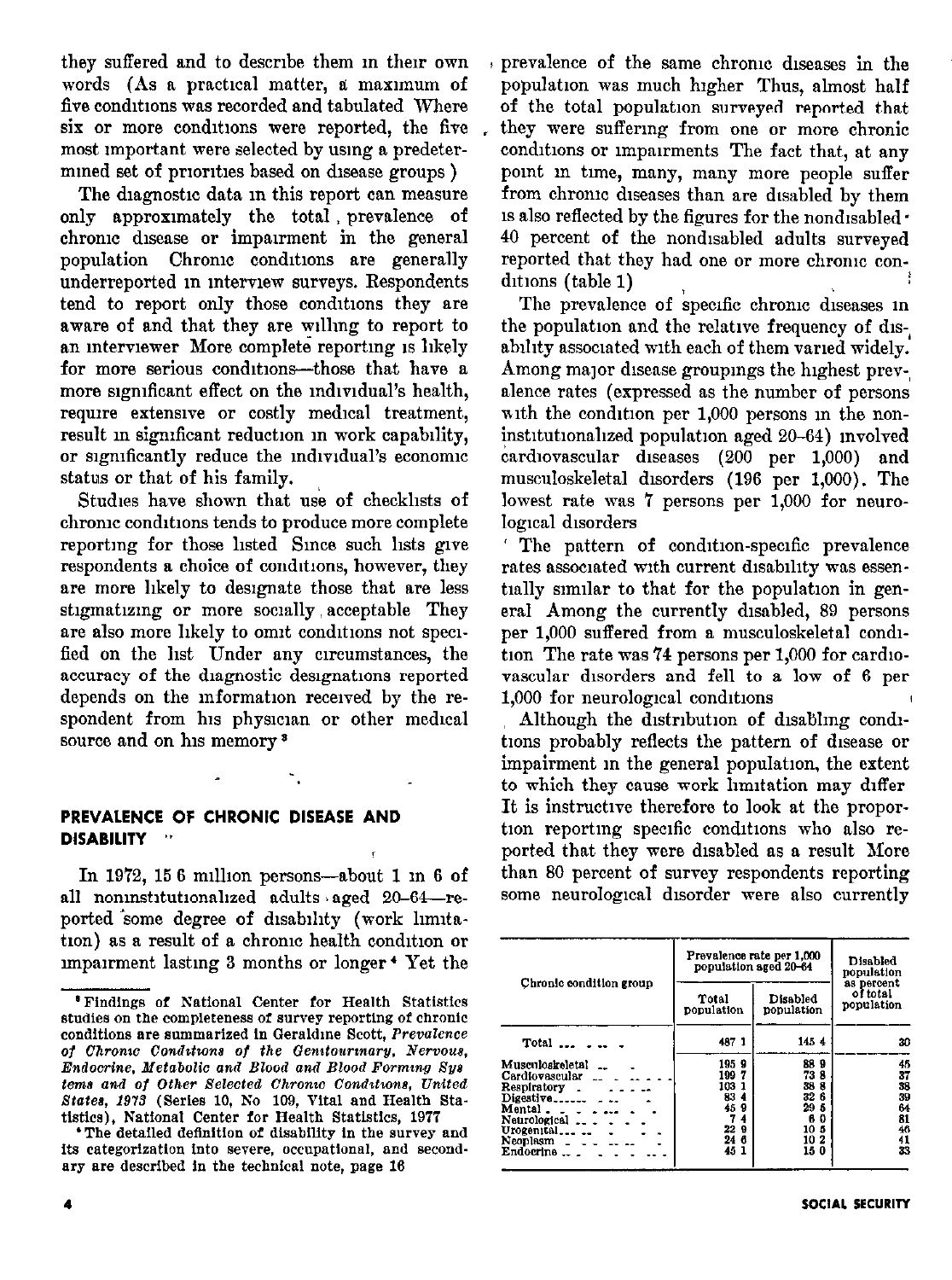disabled The proportions for those with musculoskeletal or cardiovascular conditions-the two disease groups with the highest prevalence rates-were much lower (45 percent and 37 percent, respectively) Prevalence rates for the total population and for the disabled as well as the proportion in each major condition group who were severely disabled are gwen m the tabulation m the preceding column

#### Severe Disabihty

# $x^* = x^* + x^* + y^* + z^*$

The prevalence of severe dlsablhty m the population as measured by disability rates per 1,000 noninstitutionalized population aged 20-64 varied significantly with type of disease There were  $726$ severely disabled persons for every 1,000 m the total adult population (table 1) Severe disability rates were highest for musculoskeletal and cardio-

TABLE 1 -Chronic conditions and impairments Number in adult population aged 20-64 and number per 1,000 population, by condition and disability status. 1972 compared with the condition  $\ell$  condition and disability status. 1972

|                                                                                                                                                                                                                                                                                                                                                                                                                                                                                                                                                                                                                                                                                                                                                                                                                                                                                                                                                                                                                                                                                                                                            | Total population                                                                                                                                                                                                                                                                                                                                                                                                                                                                   |                                                                                                                                                                                                                                                                                                                                                                                                                                                                               | Currently disabled                                                                                                                                                                                                                                                                                                                                                                                                                                                    |                                                                                                                                                                                                                                                                                                                                                                                                                                                        | Severely disabled                                                                                                                                                                                                                                                                                                                                                                                                                             |                                                                                                                                                                                                                                                                                                                                                                                                    | Nondisabled                                                                                                                                                                                                                                                                                                                                                                                                                                             |                                                                                                                                                                                                                                                                                                                                                                                                                                   |
|--------------------------------------------------------------------------------------------------------------------------------------------------------------------------------------------------------------------------------------------------------------------------------------------------------------------------------------------------------------------------------------------------------------------------------------------------------------------------------------------------------------------------------------------------------------------------------------------------------------------------------------------------------------------------------------------------------------------------------------------------------------------------------------------------------------------------------------------------------------------------------------------------------------------------------------------------------------------------------------------------------------------------------------------------------------------------------------------------------------------------------------------|------------------------------------------------------------------------------------------------------------------------------------------------------------------------------------------------------------------------------------------------------------------------------------------------------------------------------------------------------------------------------------------------------------------------------------------------------------------------------------|-------------------------------------------------------------------------------------------------------------------------------------------------------------------------------------------------------------------------------------------------------------------------------------------------------------------------------------------------------------------------------------------------------------------------------------------------------------------------------|-----------------------------------------------------------------------------------------------------------------------------------------------------------------------------------------------------------------------------------------------------------------------------------------------------------------------------------------------------------------------------------------------------------------------------------------------------------------------|--------------------------------------------------------------------------------------------------------------------------------------------------------------------------------------------------------------------------------------------------------------------------------------------------------------------------------------------------------------------------------------------------------------------------------------------------------|-----------------------------------------------------------------------------------------------------------------------------------------------------------------------------------------------------------------------------------------------------------------------------------------------------------------------------------------------------------------------------------------------------------------------------------------------|----------------------------------------------------------------------------------------------------------------------------------------------------------------------------------------------------------------------------------------------------------------------------------------------------------------------------------------------------------------------------------------------------|---------------------------------------------------------------------------------------------------------------------------------------------------------------------------------------------------------------------------------------------------------------------------------------------------------------------------------------------------------------------------------------------------------------------------------------------------------|-----------------------------------------------------------------------------------------------------------------------------------------------------------------------------------------------------------------------------------------------------------------------------------------------------------------------------------------------------------------------------------------------------------------------------------|
| Chronic condition                                                                                                                                                                                                                                                                                                                                                                                                                                                                                                                                                                                                                                                                                                                                                                                                                                                                                                                                                                                                                                                                                                                          | Number<br>(in thou-<br>sands)                                                                                                                                                                                                                                                                                                                                                                                                                                                      | Number<br>per 1,000<br>popula-<br>tion                                                                                                                                                                                                                                                                                                                                                                                                                                        | Number<br>(in thou<br>sands)                                                                                                                                                                                                                                                                                                                                                                                                                                          | Number<br>per 1 000<br>popula<br>tion                                                                                                                                                                                                                                                                                                                                                                                                                  | Number<br>(in thou<br>sands)                                                                                                                                                                                                                                                                                                                                                                                                                  | Number<br>per 1,000<br>popula<br>tion                                                                                                                                                                                                                                                                                                                                                              | Number<br>(in thou<br>sands)                                                                                                                                                                                                                                                                                                                                                                                                                            | Number<br>per 1,000<br>popula<br>tion                                                                                                                                                                                                                                                                                                                                                                                             |
| Total number reporting _<br>With condition $\overline{\phantom{a}}$ .<br>With no condition.                                                                                                                                                                                                                                                                                                                                                                                                                                                                                                                                                                                                                                                                                                                                                                                                                                                                                                                                                                                                                                                | 106,628<br>51 764<br>54 504                                                                                                                                                                                                                                                                                                                                                                                                                                                        | 487 1<br>512 S                                                                                                                                                                                                                                                                                                                                                                                                                                                                | 15,550<br>15,448<br>102                                                                                                                                                                                                                                                                                                                                                                                                                                               | 146<br>145 4<br>10                                                                                                                                                                                                                                                                                                                                                                                                                                     | 7.717<br>7,69<br>25                                                                                                                                                                                                                                                                                                                                                                                                                           | 72 6<br>724<br>$\overline{2}$                                                                                                                                                                                                                                                                                                                                                                      | 90.718<br>36 316<br>54 401                                                                                                                                                                                                                                                                                                                                                                                                                              | 8537<br>341 7<br>, 5119                                                                                                                                                                                                                                                                                                                                                                                                           |
| Musculoskeletal<br>Arthritis or rheumatism<br>Trouble with back or spine.<br>Other<br>Missing legs/feet<br>Missing arms/hands<br>Chronic stiffness<br>All other<br>Cardiovascular<br>Any heart trouble<br>Rheumatic fever<br>Heart attacks<br>Heart trouble<br>High blood pressure ___<br>Stroke.<br>Other arterial/vascular.<br>Hardening of arteries<br>Varicose veins<br>Hemorrhoids or piles<br>ş.<br>Other<br>Respiratory<br>Tuberculosis<br>Chronic bronchitis<br>Emphysems.<br>Other chronic lung trouble<br>Asthma<br>Respiratory allergies __<br><b>Digestive</b><br>Gallbladder or liver trouble<br>Stomach ulcer<br>Other chronic stomach trouble.<br>Hernia or rupture.<br>Other<br>Mental<br>Mental illness.<br>Mental retardation<br>Alcohol or drug problem<br>Chronic nervous trouble<br>Other.<br>Neurological<br>Epilepsy or seizures<br>Multiple sclerosis<br>Other<br>Urogenital<br>Kidney stones or kidney trouble<br>Other<br>Neoplasm<br>Tumor, cyst, or growth<br>Cancer<br>Other<br>Endocrine<br>Diabetes _<br>Thyroid trouble or goiter<br>Other<br>Other<br>Nonrespiratory allergies<br>Deamess/hearing problem | 20 822<br>11,547<br>10 291<br>3.718<br>104<br>220<br>3.155<br>28э<br>222<br>21<br>11.607<br>674<br>1,314<br>3 3 2 4<br>7.951<br>464<br>11 544<br>1,021<br>4,612<br>6,782<br>70<br>10 957<br>327<br>1.969<br>1.148<br>673<br>3.346<br>5.615<br>8.868<br>1,382<br>3,667<br>2371<br>2025<br>132<br>4.877<br>649<br>338<br>295<br>3,874<br>784<br>504<br>92<br>196<br>2 431<br>2.290<br>144<br>2615<br>1,961<br>738<br>29<br>4.791<br>2,237<br>2.601<br>10<br>11 708<br>7,702<br>2.083 | 1959<br>1087<br>96 8<br>350<br>$\mathbf{1}$<br>0<br>2<br>1<br>29<br>7<br>2<br>7<br>1997<br>1092<br>63<br>12.4<br>313<br>74 8<br>4<br>$\ddot{\bf{4}}$<br>1086<br>96<br>434<br>638<br>103 1<br>31<br>18 <sub>5</sub><br>10S<br>63<br>31 <sub>5</sub><br>528<br>83 4<br>130<br>34 S<br>22 3<br>ī9 I<br>12<br>459<br>61<br>32<br>28<br>36 5<br>(1)<br>7<br>4<br>47<br>g<br>18<br>22 9<br>215<br>14<br>24 6<br>185<br>69<br>а<br>45 1<br>21 1<br>24 5<br>ł<br>110 1<br>72 5<br>196 | 9 452<br>5123<br>5.169<br>2,313<br>82<br>65<br>1.919<br>282<br>7.839<br>5.546<br>308<br>953<br>2.244<br>3.366<br>890<br>3,339<br>636<br>1.394<br>1,622<br>53<br>4.124<br>206<br>1.042<br>115<br>474<br>1.258<br>1 609<br>3 463<br>688<br>1 235<br>1,024<br>773<br>95<br>3.131<br>519<br>325<br>139<br>2,398<br>п<br>f<br>636<br>369<br>$\mathbf{r}$<br>82<br>193<br>1.115<br>990<br>127<br>1,086<br>678<br>473<br>Б<br>1.594<br>1,046<br>572<br>3,330<br>1,182<br>746 | 889<br>48 2<br>f<br>48<br>€<br>21<br>я<br>R<br>л<br>18<br>1<br>2<br>7<br>73 8<br>522<br>29<br>90<br>21 L<br>31 7<br>3 <sub>7</sub><br>31.4<br>60<br>13 1<br>:153<br>38 8<br>19<br>98<br>6<br>7<br>45<br>113<br>15 1<br>32 6<br>65<br>11 6<br>96<br>73<br>ō<br>29 5<br>49<br>31<br>13<br>22 6<br>0<br>60<br>з<br>5<br>я<br>18<br>10 <sub>5</sub><br>93<br>12<br>102<br>6<br>4<br>45<br>$\left( 1\right)$<br>15 0<br>98<br>54<br>1<br>31 3<br>11 1<br>70 | 4690<br>2,878<br>2,21<br>1,267<br>43<br>14<br>1.034<br>160<br>4 532<br>3 4 7 0<br>174<br>654<br>1,504<br>2,071<br>344<br>1 746<br>464<br>669<br>823<br>29<br>2,237<br>135<br>713<br>431<br>280<br>532<br>696<br>1,943<br>443<br>739<br>602<br>329<br>51<br>2,231<br>467<br>259<br>60<br>1672<br>T<br>485<br>299<br>73<br>119<br>642<br>614<br>30<br>672<br>419<br>314<br>з<br>968<br>642<br>334<br>$\pmb{\lambda}$<br>9<br>1614<br>447<br>334 | 44 1<br>271<br>208<br>119<br>1.<br>100<br>15<br>42 6<br>32.7<br>1<br>6<br>62<br>14 2<br>195<br>3 <sub>2</sub><br>164<br>44<br>63<br>77<br>3<br>21<br>1<br>1<br>3<br>67<br>41<br>26<br>55<br>65<br>183<br>42<br>70<br>57<br>31<br>л<br>21 0<br>44<br>24<br>А<br>157<br>0<br>46<br>28<br>11<br>60<br>58<br>3<br>63<br>9<br>3<br>30<br>$^{\left(1\right)}$<br>91<br>60<br>31<br>1<br>15 1<br>42<br>36 | 11 370<br>6,424<br>5.122<br>1,405<br>22<br>165<br>1 236<br>а<br>13 383<br>6,060<br>366<br>361<br>1.080<br>4 584<br>74<br>8 204<br>385<br>3 218<br>5,100<br>17<br>6 832<br>121<br>926<br>433<br>200<br>2 087<br>4 006<br>5.404<br>694<br>$162$ 431<br>1.347<br>1.246<br>37<br>1,746<br>130<br>13<br>155<br>1 476<br>148<br>134<br>10<br>з<br>1.316<br>1.300<br>17<br>1.529<br>1 283<br>265<br>24<br>3,197<br>1,190<br>2 030<br>8.377<br>6,519<br>1 3 3 7 | 107 0<br>60 8<br>48.2<br>13<br>2<br>1<br>C<br>11 <sub>6</sub><br>O<br>125<br>57<br>3<br>$\bf{3}$<br>10<br>43.<br>77<br>3<br>30<br>10,48<br>64<br>1<br>8<br>4<br>1<br>19<br>37<br>50<br>6<br>22<br>12<br>11<br>16<br>$\mathbf{1}$<br>1<br>139<br>1<br>1<br>я<br>$\mathbf{a}$<br>12<br>12<br>9<br>14<br>12<br>1<br>$\boldsymbol{2}$<br>ð<br>2<br>T.<br>30 <sub>1</sub><br>11 <sub>2</sub><br>19 1<br>$^{(1)}$<br>78 8<br>613<br>126 |

<sup>1</sup> Less than 0 5 per thousand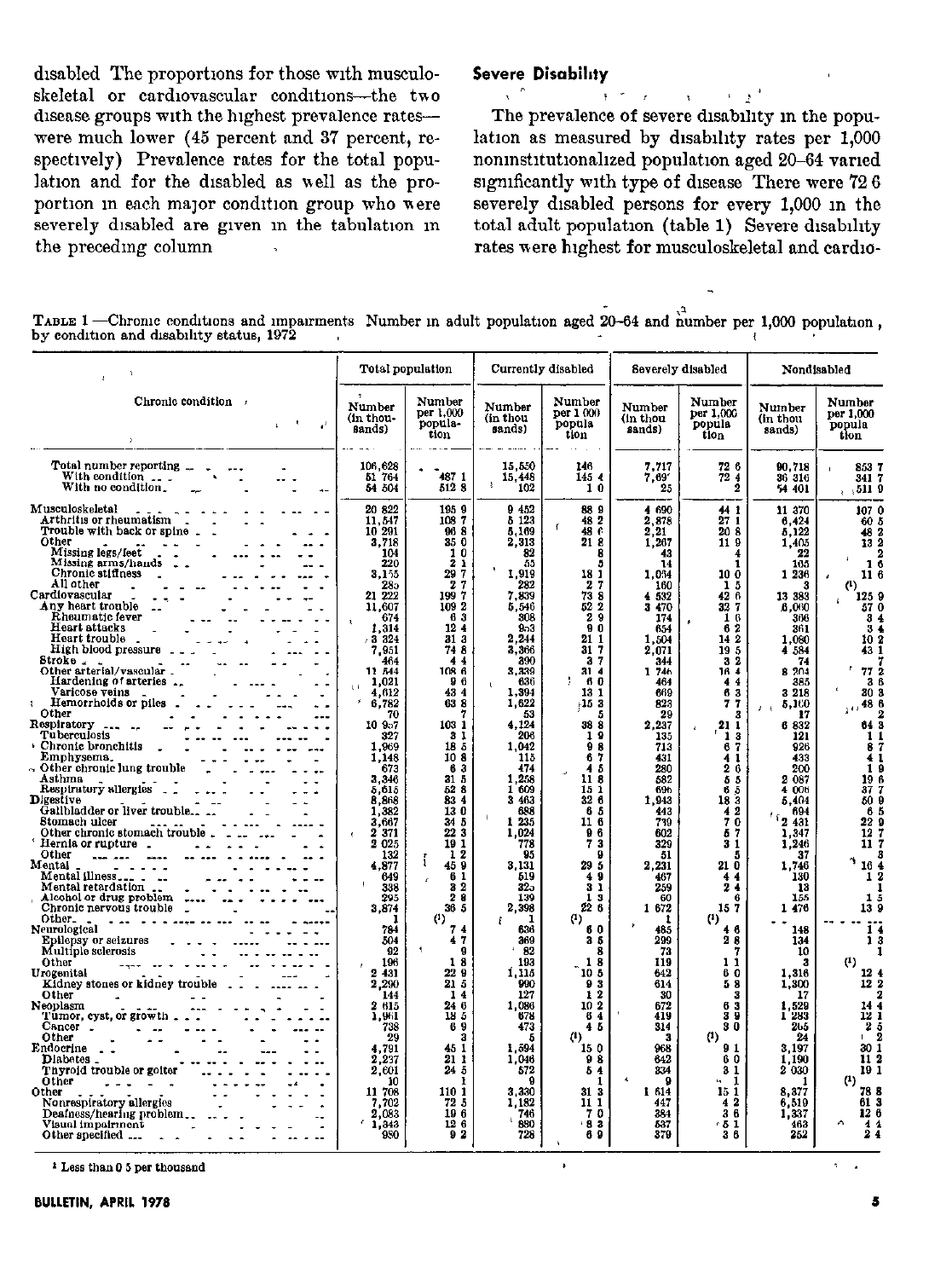vascular disease,  $44 1$  per 1,000 and  $42 6$  per 1,000, ' respectively Again, the lowest rate was 60 per 1,000 for neurological disorders

It is evident that diseases with high prevalence rates in the general population also showed high severe disability rates The variation in the rates among the various types of chronic disease was much higher, however, for total prevalence rates than for severe disability rates The total prevalence rate for musculoskeletal disorders m the general population (195 9 per 1,000) was 28 tunes higher than the rate for neurological disorders  $(74 \text{ per } 1,000)$ . In contrast the severe disability rate for musculoskeletal disorders was only nine and one-half times lugher than the rate for neurological disorders

Severe disability rates for specific diseases or impairments reflect both the prevalence of the condition in the general population and its disabling potential-that is, the extent to which the condition affects functional capacities Generally, disability rates will be higher for conditions that occur more frequently in the general population as well as for conditions with high disability potenttals It 1s clear from these figures that some diseases are more likely to be associated with severe disability than others

The differential association between various chrome diseases or impairments and severe disability is shown rather clearly in table 2 More than 62 percent of the persons reportmg a neurological disorder were severely disabled Among survey respondents with mental disorders, the proportion severely disabled was 46 percent In contrast, only about 20 percent of the persons with cardiovascular, respiratory, digestive, or endocrine disorders were classified as severely disabled

It must be noted that these figures do not measure in any precise way the likelihood or probability that a particular chrome disease or condition will produce disability Apart from the uncertainties produced by the reporting problems discussed earlier, the disabling propensity of various diseases will depend on such elements as the cause and natural history of the disease itself, the characteristics of those it affects, the efficacy of current medical practice in preventing or ameliorating any long-term impact on functional capacities, and the nature of the work environment and the labor market. Nevertheless, the data

do show that the association between disability and various types of chronic disease is much higher than would be expected just on the basis of the frequency with which the same condition IS present m the general population

# DEMOGRAPHIC DIFFERENCES

# Effect of Age

Age is an important factor in explaining not only the prevalence of chronic conditions and impairments in the population but also their disabling effects Most chronic conditions and impairments take years to develop They are the result of slow disease processes that depend on contmued and sustamed exposure to mmncal physical environments, on long-term nutritional madequacies, or on slow and gradual physiological changes in the body's response to infection and disease It is not surprising, therefore, that both the prevalence of chronic diseases in the population and the frequency of the associated disability mcrease substantially wth age

The prevalence of chronic conditions in the adult population increased markedly with ageby two-thirds from a rate of  $3990$  per  $1,000$  persons aged 20-44 to 662 8 per 1,000 persons aged 55-64 The prevalence of disability also rose with age, but the increase was much steeper, it went up about three and one-half times, from 84.7 per 1,000 persons aged 20-44 to 294 5 per 1,000 aged 55-64

A snmlar pattern existed for all types of chronic conditions and impairments individually According to table 3, however, both the frequency with which specific chronic conditions occurred m the adult population m general and the extent to which disability was associated with any specific condition varied substantially with age

Table 4 shows, for specific disease groups, the differences in total prevalence rates and in disability prevalence rates Obviously, prevalence rates mcrease wth age regardless of the type of disease involved For any condition group examined, the rates for persons aged 55-64 were from one and one-half to three times higher than they were for persons under age 45 Furthermore, the mcrease in prevalence rate with age was ew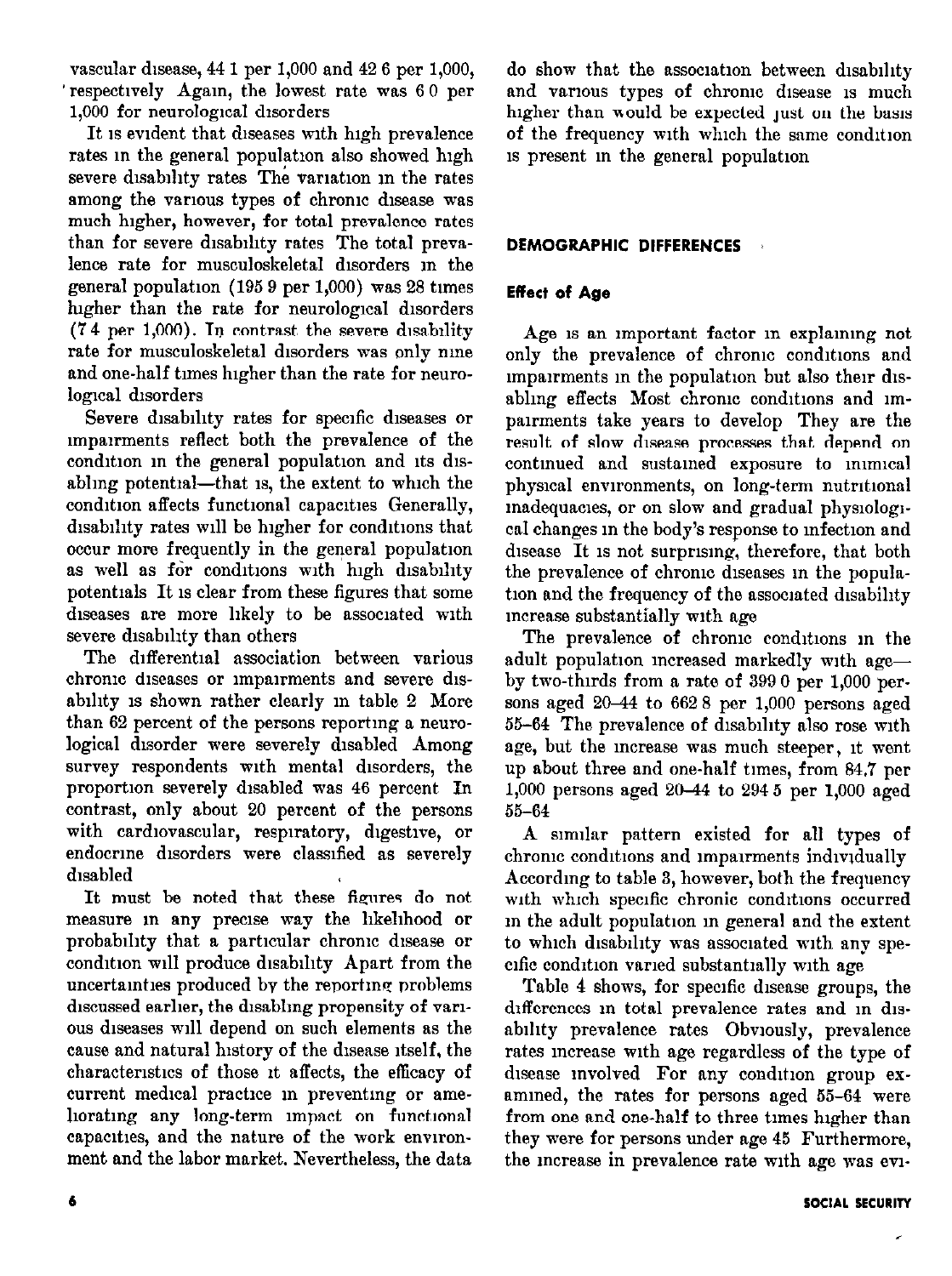TABLE 2-Chronic conditions and impairments Number and percentage distribution of adult population aged 20-64, by condition and disability status, 1972

|                                                                                                                                                                                                                                                                                                                                                                                                                                                                                                                                                                                                                                                                                                                                                                                                                                                                                                                                                                                                                                                                                                                                                                                                                                                                                                                                                                            |                                                                                                                                                                                                                                                                                                                                                                                                                                                                                                                                       |                                                                                                                                                                                                                                                                                                                                                                                                                                                                                                                              | Percentage distribution, by disability status                                                                                                                                                                                                                                                                                                                                                                                                                                                                                                  |                                                                                                                                                                                                                                                                                                                                                                                                                                                                                  |                                                                                                                                                                                                                                                                                                                                                                                                                                                                                        |                                                                                                                                                                                                                                                                                                                                                                                                                                                                                  |                                                                                                                                                                                                                                                                                                                                                                                                                                                                                                                                                     |
|----------------------------------------------------------------------------------------------------------------------------------------------------------------------------------------------------------------------------------------------------------------------------------------------------------------------------------------------------------------------------------------------------------------------------------------------------------------------------------------------------------------------------------------------------------------------------------------------------------------------------------------------------------------------------------------------------------------------------------------------------------------------------------------------------------------------------------------------------------------------------------------------------------------------------------------------------------------------------------------------------------------------------------------------------------------------------------------------------------------------------------------------------------------------------------------------------------------------------------------------------------------------------------------------------------------------------------------------------------------------------|---------------------------------------------------------------------------------------------------------------------------------------------------------------------------------------------------------------------------------------------------------------------------------------------------------------------------------------------------------------------------------------------------------------------------------------------------------------------------------------------------------------------------------------|------------------------------------------------------------------------------------------------------------------------------------------------------------------------------------------------------------------------------------------------------------------------------------------------------------------------------------------------------------------------------------------------------------------------------------------------------------------------------------------------------------------------------|------------------------------------------------------------------------------------------------------------------------------------------------------------------------------------------------------------------------------------------------------------------------------------------------------------------------------------------------------------------------------------------------------------------------------------------------------------------------------------------------------------------------------------------------|----------------------------------------------------------------------------------------------------------------------------------------------------------------------------------------------------------------------------------------------------------------------------------------------------------------------------------------------------------------------------------------------------------------------------------------------------------------------------------|----------------------------------------------------------------------------------------------------------------------------------------------------------------------------------------------------------------------------------------------------------------------------------------------------------------------------------------------------------------------------------------------------------------------------------------------------------------------------------------|----------------------------------------------------------------------------------------------------------------------------------------------------------------------------------------------------------------------------------------------------------------------------------------------------------------------------------------------------------------------------------------------------------------------------------------------------------------------------------|-----------------------------------------------------------------------------------------------------------------------------------------------------------------------------------------------------------------------------------------------------------------------------------------------------------------------------------------------------------------------------------------------------------------------------------------------------------------------------------------------------------------------------------------------------|
| Chronic condition                                                                                                                                                                                                                                                                                                                                                                                                                                                                                                                                                                                                                                                                                                                                                                                                                                                                                                                                                                                                                                                                                                                                                                                                                                                                                                                                                          | Total<br>number                                                                                                                                                                                                                                                                                                                                                                                                                                                                                                                       |                                                                                                                                                                                                                                                                                                                                                                                                                                                                                                                              |                                                                                                                                                                                                                                                                                                                                                                                                                                                                                                                                                |                                                                                                                                                                                                                                                                                                                                                                                                                                                                                  |                                                                                                                                                                                                                                                                                                                                                                                                                                                                                        | Currently disabled                                                                                                                                                                                                                                                                                                                                                                                                                                                               |                                                                                                                                                                                                                                                                                                                                                                                                                                                                                                                                                     |
|                                                                                                                                                                                                                                                                                                                                                                                                                                                                                                                                                                                                                                                                                                                                                                                                                                                                                                                                                                                                                                                                                                                                                                                                                                                                                                                                                                            | (in<br>thousands)                                                                                                                                                                                                                                                                                                                                                                                                                                                                                                                     | Total                                                                                                                                                                                                                                                                                                                                                                                                                                                                                                                        | Non-<br>disabled                                                                                                                                                                                                                                                                                                                                                                                                                                                                                                                               | Total                                                                                                                                                                                                                                                                                                                                                                                                                                                                            | Severe                                                                                                                                                                                                                                                                                                                                                                                                                                                                                 | Occupa-<br>tional                                                                                                                                                                                                                                                                                                                                                                                                                                                                | Secondary<br>work<br>limitations                                                                                                                                                                                                                                                                                                                                                                                                                                                                                                                    |
| Total reporting _<br>With condition<br>٠<br>With no condition                                                                                                                                                                                                                                                                                                                                                                                                                                                                                                                                                                                                                                                                                                                                                                                                                                                                                                                                                                                                                                                                                                                                                                                                                                                                                                              | 106.268<br>51.764<br>54,564                                                                                                                                                                                                                                                                                                                                                                                                                                                                                                           | 100 0<br>100 0<br>1000                                                                                                                                                                                                                                                                                                                                                                                                                                                                                                       | 854<br>70 2<br>99 S                                                                                                                                                                                                                                                                                                                                                                                                                                                                                                                            | 14 6<br>298<br>2                                                                                                                                                                                                                                                                                                                                                                                                                                                                 | 73<br>14 9<br>$\langle \cdot \rangle$                                                                                                                                                                                                                                                                                                                                                                                                                                                  | 33<br>67<br>$\left( 0\right)$                                                                                                                                                                                                                                                                                                                                                                                                                                                    | 83<br>1،                                                                                                                                                                                                                                                                                                                                                                                                                                                                                                                                            |
| Musculoskeletsl .<br>--<br>Arthritis or rheumatism<br>Trouble with back or spine.<br>Other<br>Missing legs/feet<br>Missing arms/hands<br>Chronic stiffness .<br>All other<br>Cardiovascular<br>Any heart trouble.<br>Rheumatic fever .<br>Heart attacks<br>Heart trouble<br>High blood pressure<br>Stroke<br>Other arterial/vascular.<br>Hardening of arteries<br>Varicose veins<br>Hemorrhoids or piles.<br>Other<br>$\scriptstyle\star\,\star$<br>Respiratory _<br>Tuberculosis<br>Chronic bronchitis<br>Emphysema.<br>Asthma<br>Astnma<br>Respiratory silergies<br>Digestive<br>Gallbladder or liver trouble.<br>Stomach ulcer<br>Other chronic stomach trouble<br>Hernia or rupture $\sim$ $\sim$<br>Other<br>$\sim$<br>Mental<br>Mental illness<br>Mention minor<br>Mental retardation<br>Alcohol or drug problem<br>Alcohol provincial trouble<br>Chronic nervous trouble<br>Other $\ldots$ .<br>Neurological .<br>Epilepsy or seizures $\ldots$ $\ldots$ $\ldots$<br>Multiple sclerosis<br>Other<br>Urogenital<br>rogenital<br>Kidney stones or kidney trouble<br>Other $       -$<br>Neoplasm<br>Tumor, cyst, or growth<br>$Cancer_{n+1}$<br>Other $\cdots$ $\cdots$<br>E idocrine.<br>Diabetes<br>Thyroid trouble or goiter<br>Other $\ldots$ $\ldots$ $\ldots$ $\ldots$<br>Other<br>Nonrespiratory allergies _<br>Nonrespiratory allergies<br>Other specified __ | 20.822<br>11 547<br>10,291<br>3,718<br>104<br>220<br>3,155<br>28.5<br>21 222<br>11 607<br>674<br>1 314<br>3,324<br>7.951<br>464<br>11 544<br>1.021<br>4.612<br>6,782<br>70<br>10.957<br>327<br>1.969<br>1,148<br>673<br>3.346<br>5615<br>8 868<br>1,382<br>3.667<br>2 371<br>2 0 2 5<br>132<br>4877<br>649<br>338<br>29.5<br>3,874<br>1<br>784<br>504<br>92<br>196<br>2,431<br>2,290<br>144<br>2,615<br>1961<br>733<br>29<br>4 791<br>2.237<br>2.601<br>10<br>11,708<br>$\begin{array}{c} 7.702 \\ 2.083 \end{array}$<br>1,343<br>980 | 100 0<br>100 0<br>100 0<br>100 0<br>100 0<br>100-0<br>100 0<br>100 0<br>100 0<br>100 0<br>100 0<br>1000<br>100 0<br>1000<br>100 0<br>1000<br>100 0<br>100 0<br>1000<br>100 0<br>100 0<br>100 0<br>100 0<br>1000<br>1000<br>100 0<br>1000<br>1000<br>1000<br>100 0<br>1000<br>1000<br>1000<br>1000<br>100 0<br>100 0<br>1000<br>1000<br>1000<br>100 0<br>1000<br>100 0<br>100 0<br>$-1000$<br>100 0<br>100 0<br>100 0<br>1000<br>100 0<br>1000<br>100 0<br>100 0<br>100 0<br>100.0.<br>100 0<br>100 0<br>1000<br>1000<br>1000 | 54 6<br>556<br>49 B<br>37 <sub>8</sub><br>$21 - 5$<br>75 1<br>39 2<br>10<br>63 1<br>522<br>513<br>27<br>$\blacktriangleleft$<br>32 <sub>5</sub><br>57<br>7<br>159<br>71 1<br>37<br>7<br>698<br>76 1<br>24 8<br>62<br>4<br>37 <sub>1</sub><br>$\mathfrak t$<br>47 1<br>377<br>297<br>624<br>713<br>609<br>50 2<br>663<br>568<br>616<br>282<br>35B<br>200<br>39<br>527<br>33 1<br>189<br>26 7<br>$\overline{11}$ 3<br>18<br>64 L<br>56 8<br>116<br>58 5<br>65 4<br>36 0<br>832<br>667<br>53 2<br>78 0<br>96<br>699<br>84 6<br>642<br>34 S<br>257 | 454<br>44 4<br>50 2<br>022<br>78 5<br>24 9<br>60 8<br>990<br>36 O<br>47<br>8<br>457<br>72 6<br>67 <sub>5</sub><br>423<br>84 1<br>28 0<br>62 3<br>302<br>23 D<br>75 2<br>376<br>62 9<br>52 9<br>62 3<br>703<br>87<br>6<br>28<br>7<br>39<br>1<br>498<br>33 7<br>43 2<br>38 4<br>718<br>642<br>800<br>96 1<br>47 3<br>619<br>1000<br>811<br>73 3<br>887<br>982<br>459<br>432<br>884<br>415<br>34 6<br>64 0<br>168<br>333<br>468<br>22 0<br>904<br>23 3<br>154<br>358<br>65 5<br>743 | $22\,5$<br>24 9<br>215<br>34 <sup>1</sup><br>41 6<br>64<br>337<br>562<br>21.4<br>29 9<br>259<br>49 7<br>453<br>26 1<br>74 1<br>15 1<br>454<br>14 5<br>12 1<br>40 6<br>20 <sub>4</sub><br>412<br>362<br>376<br>41 6<br>17.4<br>124<br>219<br>320<br>20 <sub>2</sub><br>254<br>163<br>384<br>45 8<br>719<br>767<br>20.4<br>43 1<br>100 0<br>618<br>593<br>789<br>60 7<br>264<br>268<br>20 7<br>25 7<br>214<br>426<br>90<br>202<br>28 7<br>123<br>904<br>11 1<br>58<br>184<br>400<br>38 7 | 109<br>98<br>12 9<br>156<br>152<br>$12^{2}$<br>15 6<br>175<br>78<br>95<br>12 <sub>5</sub><br>125<br>119<br>84<br>86<br>64<br>99<br>70<br>52<br>61<br>73<br>76<br>82<br>132<br>16 0<br>68<br>58<br>89<br>8 <sub>7</sub><br>8 <sup>2</sup><br>82<br>123<br>$\bar{3}0$<br>94<br>22<br>12<br>$12\,9$<br>106<br>80<br>3 <sub>4</sub><br>76<br>202<br>119<br>11 <sub>5</sub><br>189<br>91<br>62<br>16 5<br>43<br>77<br>118<br>45<br>$\epsilon_{\rm m}$<br>54<br>42<br>71<br>113<br>152 | 119<br>97<br>159<br>12 <sub>0</sub><br>217<br>63<br>11 <sub>5</sub><br>2.3<br>7784<br>103<br>10.4<br>$7944$<br>$7449$<br>87<br>66<br>28 5<br>10 0<br>14 1<br>85<br>11<br>6<br>12 <sub>0</sub><br>134<br>$\begin{smallmatrix} 10 & 5 \\ 8 & 3 \\ 9 & 1 \end{smallmatrix}$<br>53<br>96<br>ŌÕ.<br>30 <sub>4</sub><br>ΫŌ<br>60<br>18 1<br>14 0<br>81<br>113<br>10 6<br>21<br>$\overline{\mathbf{4}}$<br>17<br>$\frac{7}{5}$ $\frac{6}{0}$<br>48.8<br>$\frac{8}{7}$<br>δ0<br>35<br>54<br>62<br>$4\overline{6}$<br>9<br>6<br>5<br>4<br>102<br>143<br>20.4 |

<sup>1</sup> Less than 0.05 percent

dent for conditions with relatively low, rates as well as for those with relatwely high rates m the population m general

Musculoskeletal and cardiovascular diseases, for example, had the highest prevalence rates in the population regardless of age, and they occurred with about the same frequency m each of the three age groups exammed For both these disease groups, prevalence rates rose from about

124-130 per 1,000 persons under age 45 to 349- 358 per 1,000 persons aged 55-64-or almost three times For neurological diseases-the group least frequent m the population, the prevalence rate among those aged 55-64 was about one and onehalf times higher than for those under age  $45-$ 10 2 per 1,000 and 6 3 per 1,000, respectively The result was that the relative importance of specific chrome condition groups, as ranked by prevalence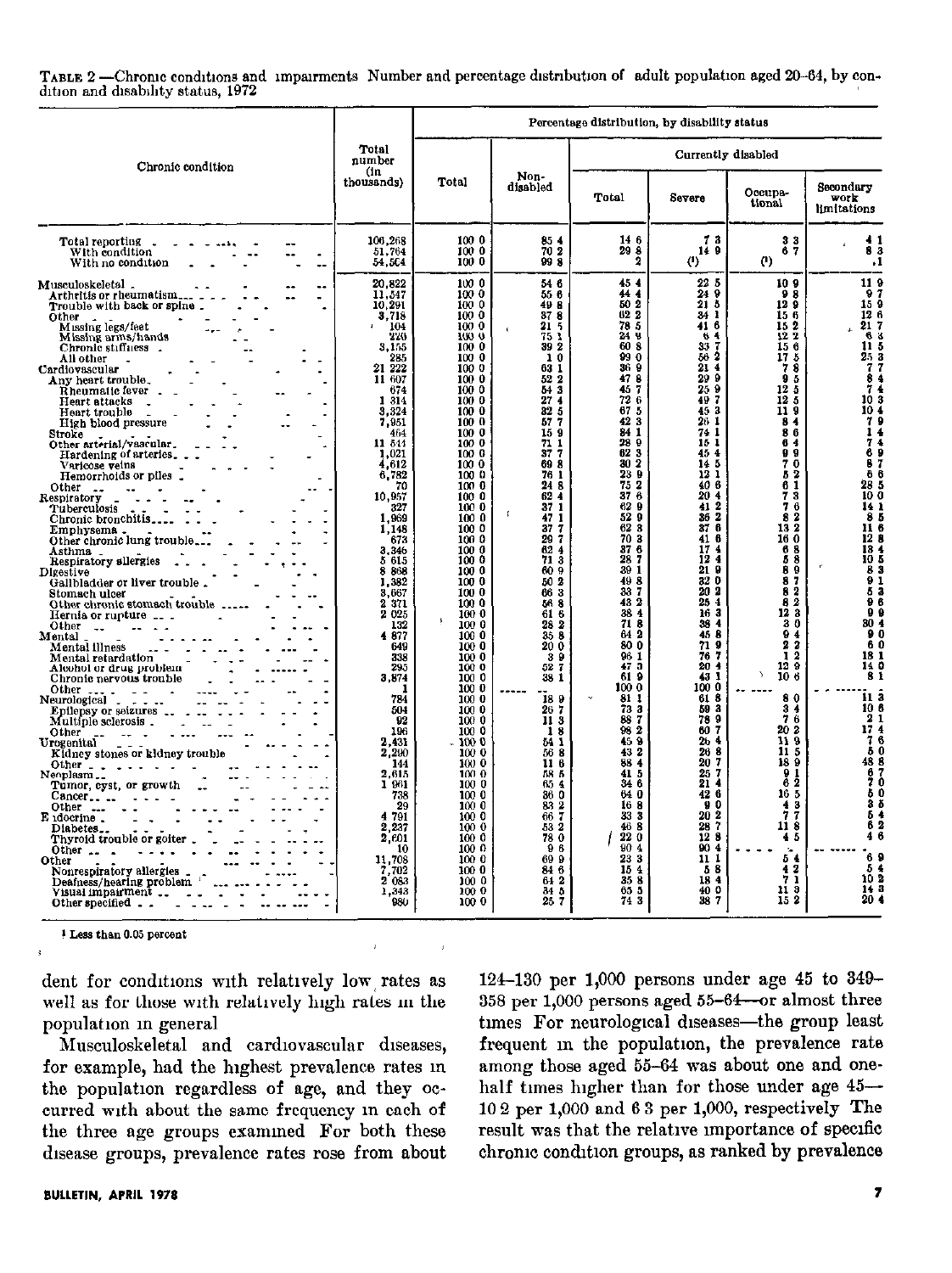TABLE 3 —Chrome conditions and impairments Number in adult population aged 20–64 and number per 1,000 population, by condition, age group, and disability status, 1972

|                                                                                                                                                                                                                                                                                                                                                                                                                                                                                                                                                                                                                                                                                                                                                       |                                                                                                                                                                                                                                                                                                            |                                                                                                                                                                                                                                                                                                            |                                                                                                                                                                                                                                                                                         |                                                                                                                                                                                                                                                             | Age group                                                                                                                                                                                                                                           |                                                                                                                                                                                                                                                                                                          |                                                                                                                                                                                                                                           |                                                                                                                                                                                                                                                                                               |                                                                                                                                                                                                                                                                                                     |
|-------------------------------------------------------------------------------------------------------------------------------------------------------------------------------------------------------------------------------------------------------------------------------------------------------------------------------------------------------------------------------------------------------------------------------------------------------------------------------------------------------------------------------------------------------------------------------------------------------------------------------------------------------------------------------------------------------------------------------------------------------|------------------------------------------------------------------------------------------------------------------------------------------------------------------------------------------------------------------------------------------------------------------------------------------------------------|------------------------------------------------------------------------------------------------------------------------------------------------------------------------------------------------------------------------------------------------------------------------------------------------------------|-----------------------------------------------------------------------------------------------------------------------------------------------------------------------------------------------------------------------------------------------------------------------------------------|-------------------------------------------------------------------------------------------------------------------------------------------------------------------------------------------------------------------------------------------------------------|-----------------------------------------------------------------------------------------------------------------------------------------------------------------------------------------------------------------------------------------------------|----------------------------------------------------------------------------------------------------------------------------------------------------------------------------------------------------------------------------------------------------------------------------------------------------------|-------------------------------------------------------------------------------------------------------------------------------------------------------------------------------------------------------------------------------------------|-----------------------------------------------------------------------------------------------------------------------------------------------------------------------------------------------------------------------------------------------------------------------------------------------|-----------------------------------------------------------------------------------------------------------------------------------------------------------------------------------------------------------------------------------------------------------------------------------------------------|
| Chronic condition                                                                                                                                                                                                                                                                                                                                                                                                                                                                                                                                                                                                                                                                                                                                     |                                                                                                                                                                                                                                                                                                            | Total population                                                                                                                                                                                                                                                                                           |                                                                                                                                                                                                                                                                                         | Currently disabled                                                                                                                                                                                                                                          |                                                                                                                                                                                                                                                     |                                                                                                                                                                                                                                                                                                          | Severely disabled                                                                                                                                                                                                                         |                                                                                                                                                                                                                                                                                               |                                                                                                                                                                                                                                                                                                     |
|                                                                                                                                                                                                                                                                                                                                                                                                                                                                                                                                                                                                                                                                                                                                                       | т<br>ler 45                                                                                                                                                                                                                                                                                                | $45 - 54$                                                                                                                                                                                                                                                                                                  | 55-64                                                                                                                                                                                                                                                                                   | Under 45                                                                                                                                                                                                                                                    | 45-54                                                                                                                                                                                                                                               | 55-64                                                                                                                                                                                                                                                                                                    | Under 45                                                                                                                                                                                                                                  | $45 - 54$                                                                                                                                                                                                                                                                                     | 55-64                                                                                                                                                                                                                                                                                               |
|                                                                                                                                                                                                                                                                                                                                                                                                                                                                                                                                                                                                                                                                                                                                                       |                                                                                                                                                                                                                                                                                                            | J.                                                                                                                                                                                                                                                                                                         |                                                                                                                                                                                                                                                                                         |                                                                                                                                                                                                                                                             | Total number (in thousands)                                                                                                                                                                                                                         |                                                                                                                                                                                                                                                                                                          |                                                                                                                                                                                                                                           |                                                                                                                                                                                                                                                                                               |                                                                                                                                                                                                                                                                                                     |
| Total reporting<br>With condition _<br>With condition $\ldots$ $\ldots$ $\ldots$ with no condition $\ldots$ $\ldots$ $\ldots$                                                                                                                                                                                                                                                                                                                                                                                                                                                                                                                                                                                                                         | 63.680<br>25 407<br>8 2 7 3                                                                                                                                                                                                                                                                                | 23 606<br>13 776<br>9 8 3 0                                                                                                                                                                                                                                                                                | 18,982<br>12,581<br>6 401                                                                                                                                                                                                                                                               | 5392<br>5,330<br>63                                                                                                                                                                                                                                         | 4.566<br>4,530<br>36                                                                                                                                                                                                                                | 5 591<br>5 588<br>4                                                                                                                                                                                                                                                                                      | 2 018<br>2,001<br>16                                                                                                                                                                                                                      | 2.089<br>2.083<br>6                                                                                                                                                                                                                                                                           | 3,610<br>3,608<br>2                                                                                                                                                                                                                                                                                 |
| Musculoskeletal<br>Arthritis or rheumatism<br>Trouble with back or spine.<br>Other<br>Cardiovascular<br>Any heart trouble<br>Heart attacks<br>Heart trouble<br>High blood pressure<br>Stroke<br>Other arterial/vascular _<br>Hardening of arteries<br>Respiratory<br>Chronic bronchitis<br>$\sim 100$<br>Emphysema<br>Asthma<br>Respiratory allergies<br>Digestive<br>Stomach ulcer<br>Other chronic stomach trouble<br>Hernia or rupture ___<br>2.1212<br>Mental<br>Neurological<br>Urogenital<br>Neonlasm<br>Neoplasm<br>$\omega$ is some<br>$\text{Endocrine}\dots$ $\cdots$<br>Diabetes<br>Thyroid trouble<br>$\sim$ $\sim$ $\sim$<br>Other<br>Nonrespiratory allergies<br>Deafness/hearing problem                                               | 877<br>7<br>2,486<br>4.001<br>1.518<br>8,253<br>3,113<br>152<br>842<br>2,100<br>29<br>5,551<br>116<br>5,425<br>706<br>170<br>1,816<br>3,399<br>3948<br>1,780<br>1,178<br>651<br>216<br>401<br>1.209<br>1.127<br>1,866<br>570<br>1,500<br>6.567<br>5 175<br>653<br>419<br>241                               | 6,158<br>3 9 9 2<br>2,550<br>1,017<br>6 342<br>3,798<br>418<br>969<br>2,718<br>149<br>3,198<br>257<br>2 414<br>413<br>277<br>726<br>1,142<br>2 522<br>984<br>633<br>692<br>1,398<br>190<br>574<br>799<br>1.525<br>750<br>751<br>2.687<br>1,439<br>700<br>335<br>252                                        | 6 787<br>5069<br>2 2 8 0<br>1,183<br>6627<br>4 696<br>744<br>1,510<br>3 1 3 2<br>286<br>2,794<br>648<br>3 118<br>850<br>702<br>804<br>073<br>ı<br>2,397<br>902<br>560<br>681<br>1,364<br>194<br>648<br>689<br>1,400<br>887<br>551<br>2,507<br>1,087<br>730<br>588<br>181                | 2,856<br>763<br>1,887<br>753<br>1,760<br>⊢1 096<br>103<br>432<br>677<br>-26<br>832<br>48<br>1 208<br>261<br>63<br>435<br>646<br>1,113<br>406<br>443<br>190<br>$+1,033$<br>203<br>442<br>273<br>ţ.<br>385<br>195<br>192<br>1,249<br>504<br>193<br>235<br>245 | 2 892<br>1 668<br>1 488<br>679<br>2 438<br>1,695<br>301<br>675<br>1.065<br>110<br>1 066<br>140<br>1,074<br>263<br>149<br>389<br>429<br>961<br>338<br>252<br>216<br>929<br>170<br>224<br>365<br>487<br>335<br>158<br>957<br>377<br>215<br>234<br>170 | 3704<br>2 691<br>1.400<br>882<br>3641<br>2,756<br>549<br>1,135<br>1,823<br>254<br>1,441<br>448<br>1,843<br>519<br>503<br>435<br>535<br>1,389<br>491<br>329<br>372<br>1,119<br>164<br>450<br>448<br>723<br>518<br>222<br>1,154<br>301<br>338<br>410<br>179                                                | 1 0 2 4<br>361<br>589<br>337<br>753<br>537<br>84<br>259<br>307<br>23<br>264<br>14<br>501<br>154<br>25<br>145<br>195<br>522<br>225<br>209<br>-59<br>736<br>223<br>196<br>112<br>162<br>73<br>88<br>465<br>167<br>63<br>102<br>94           | 1,238<br>767<br>593<br>315<br>1 305<br>1 003<br>182<br>403<br>639<br>102<br>523<br>84<br>507<br>168<br>75<br>179<br>209<br>499<br>181<br>154<br>72<br>641<br>135<br>122<br>252<br>294<br>214<br>84<br>389<br>122<br>76<br>131<br>76                                                           | 2 4 2 8<br>1 749<br>860<br>614<br>2474<br>1,929<br>388<br>841<br>1,125<br>218<br>959<br>367<br>1,169<br>391<br>331<br>258<br>292<br>922<br>333<br>237<br>198<br>855<br>126<br>324<br>308<br>512<br>355<br>162<br>782<br>159<br>245<br>303<br>138                                                    |
|                                                                                                                                                                                                                                                                                                                                                                                                                                                                                                                                                                                                                                                                                                                                                       |                                                                                                                                                                                                                                                                                                            |                                                                                                                                                                                                                                                                                                            |                                                                                                                                                                                                                                                                                         |                                                                                                                                                                                                                                                             | Number per 1,000 population                                                                                                                                                                                                                         |                                                                                                                                                                                                                                                                                                          |                                                                                                                                                                                                                                           |                                                                                                                                                                                                                                                                                               |                                                                                                                                                                                                                                                                                                     |
| Total reporting $\ldots$ $\ldots$ $\ldots$ $\ldots$                                                                                                                                                                                                                                                                                                                                                                                                                                                                                                                                                                                                                                                                                                   | 399 0<br>t01 0                                                                                                                                                                                                                                                                                             | 583 6<br>4164                                                                                                                                                                                                                                                                                              | 662 8<br>337 2                                                                                                                                                                                                                                                                          | 847<br>837<br>10                                                                                                                                                                                                                                            | 1934<br>192 2<br>15                                                                                                                                                                                                                                 | ں 294<br>294 4<br>2                                                                                                                                                                                                                                                                                      | 31 T<br>31 4<br>2                                                                                                                                                                                                                         | 88 S<br>88 2<br>2                                                                                                                                                                                                                                                                             | 190 2<br>190 1                                                                                                                                                                                                                                                                                      |
| Musculoskeletal<br>$\ddotsc$<br>Arthritis or rheumatism<br>Trouble with back or spine. $\qquad \qquad$ $\qquad$<br>$\bar{0}$ ther<br>Cardiovascular<br>ardiovascular - -- -- -- - - -<br>Any heart trouble - - - - --- --- --<br>Stroke<br>Other arterial/vascular<br>Hardening of arteries<br>$\cdots$<br>$\cdots$<br>$\cdots$<br>$\cdots$<br>$\cdots$<br>$\cdots$<br>$\cdots$<br>Respiratory<br>Chronic bronchitis :<br><b>Emphysems</b><br>Fernis or rupture<br>Mental<br>Mental<br>Neurological<br>The contract of the contract of the contract of the contract of the contract of the contract of the contract of the contract of the contract of the contract of the contract<br>Endocrine.<br>Deafness/hearing problem  .<br>Visual impairment | 1237<br><b>S90</b><br>77 O<br>23 8<br>129 6<br>489<br>24<br>132<br>33 O<br>5<br>87<br>$\mathbf{2}$<br>18<br>85 2<br>11 1<br>2<br>-7<br>28 5<br>534<br>62 0<br>28 0<br>185<br>10 <sub>2</sub><br>33 2<br>63<br>19 0<br>17.7<br>29 <sub>3</sub><br>90<br>20 <sub>4</sub><br>103 1<br>81 3<br>103<br>66<br>54 | 2609<br>169 1<br>108 0<br>43 1<br>268 7<br>160 O<br>17 <sub>7</sub><br>41 0<br>115 1<br>63<br>13 <sub>0</sub> 5<br>109<br>102 3<br>175<br>117<br>30 8<br>48 4<br>1068<br>41 7<br>26 8<br>29 3<br>59 2<br>80<br>24 3<br>33 8<br>64 6<br>33 0<br>31 8<br>1138<br>610<br>297<br>$\frac{14}{10}$ $\frac{2}{7}$ | 357 5<br>267 0<br>120 1<br>623<br>349 1<br>247 4<br>39 2<br>79 5<br>165 0<br>15 1<br>1472<br>34 1<br>1643<br>448<br>37 0<br>424<br>56 5<br>٠<br>126 3<br>47 5<br>29 5<br>35 9<br>719<br>102<br>341<br>363<br>73 8<br>46. 7<br>29 0<br>.1320<br>$57-3$<br>38 5<br>31 0<br>9 <sub>5</sub> | 448<br>12 0<br>296<br>118<br>27 6<br>172<br>10<br>68<br>10 6<br>13 1<br>8<br>190<br>41<br>10<br>68<br>101<br>175<br>64<br>70<br>30<br>170<br>48<br>69<br>43<br>60<br>31<br>30<br>19 6<br>79<br>30<br>37<br>38                                               | 122 5<br>70 7<br>63 0<br>288<br>103 3<br>718<br>128<br>286<br>45 1<br>4<br>-7<br>45 2<br>59<br>45 &<br>11 1<br>63<br>165<br>182<br>407<br>143<br>107<br>92<br>394<br>72<br>95<br>155<br>206<br>14 2<br>67<br>40 5<br>16 0<br>91<br>99<br>72         | 195 1<br>1418<br>73 6<br>46 5<br>1918<br>145 2<br>289<br>598<br>85 S<br>134<br>75 9<br>23 6<br>$\bar{0}$ 7 1<br>27<br>3<br>26 5<br>22 9<br>28 2<br>73 2<br>$\begin{array}{cc} 25 & 9 \\ 17 & 3 \end{array}$<br>196<br>59 0<br>86<br>237<br>23 6<br>38 1<br>273<br>117<br>60 7<br>159<br>178<br>216<br>94 | 16 1<br>57<br>92<br>53<br>113<br>84<br>13<br>41<br>48<br>4<br>41<br>2<br>7<br>9<br>2<br>$\blacktriangleleft$<br>4<br>23<br>31<br>82<br>35<br>33<br>9<br>116<br>35<br>31<br>18<br>2 <sub>5</sub><br>11<br>14<br>73<br>20<br>10<br>16<br>15 | 52 4<br>32 <sub>5</sub><br>25 <sub>1</sub><br>133<br>553<br>42 5<br>7<br>7<br>17 1<br>271<br>43<br>222<br>36<br>24 0<br>7<br>1<br>32<br>76<br>89<br>21 1<br>77<br>65<br><b>3</b> 1<br>$27^{\circ}2^{\circ}$<br>57<br>52<br>107<br>125<br>91<br>36<br>16 4<br>52<br>3 <sub>2</sub><br>δ5<br>32 | 127 9<br>621<br>453<br>32 3<br>130-3<br>101 б<br>20 <sub>4</sub><br>44 3<br>593<br>11 <sub>b</sub><br>50 5<br>193<br>61 6<br>20<br>O<br>174<br>13 6<br>154<br>$\frac{48}{17}$ 5<br>10 <sub>4</sub><br>45 0<br>66<br>17 1<br>162<br>27 0<br>187<br>8 <sub>5</sub><br>41 1<br>84<br>129<br>16 0<br>73 |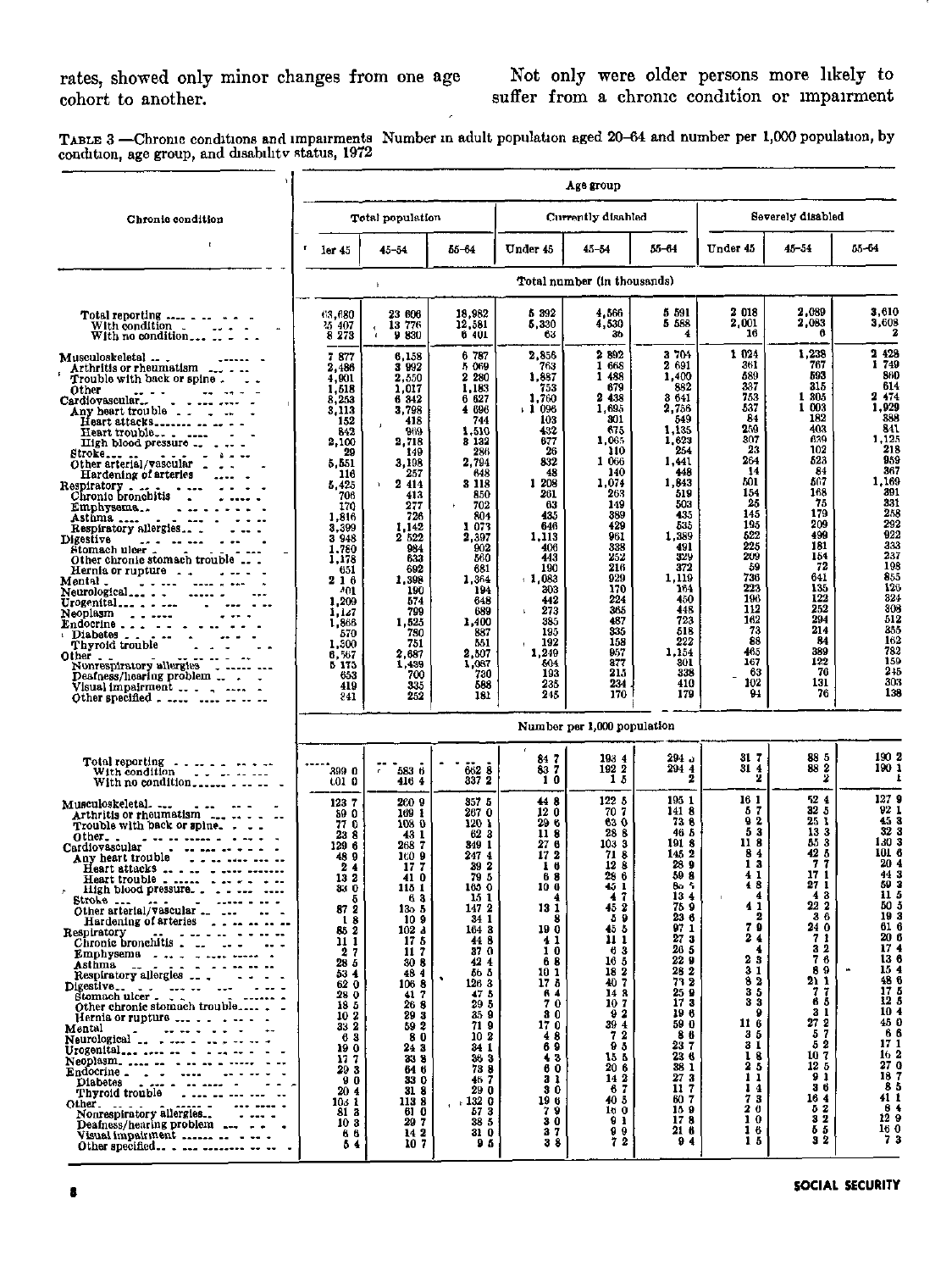|                                                                                                                                                                | Prevalence rate per 1,000 population                                         |                                                                                  |                                                                                                                 |                                                                                  |                                                                                       |                                                                           |                                                                                | Disabled population as percent                                                              |                                                                                        |  |
|----------------------------------------------------------------------------------------------------------------------------------------------------------------|------------------------------------------------------------------------------|----------------------------------------------------------------------------------|-----------------------------------------------------------------------------------------------------------------|----------------------------------------------------------------------------------|---------------------------------------------------------------------------------------|---------------------------------------------------------------------------|--------------------------------------------------------------------------------|---------------------------------------------------------------------------------------------|----------------------------------------------------------------------------------------|--|
| Chronic condition group                                                                                                                                        |                                                                              | Total population                                                                 |                                                                                                                 | Disabled population                                                              |                                                                                       |                                                                           | of total population                                                            |                                                                                             |                                                                                        |  |
|                                                                                                                                                                | Under<br>age 45                                                              | Aged<br>$45 - 54$                                                                | Aged<br>$55 - 64$                                                                                               | Under<br>are 45                                                                  | Aged<br>$45 - 54$                                                                     | Aged<br>$5 - 64$                                                          | Under<br>age 45                                                                | Aged<br>$45 - 54$                                                                           | Aged<br>$55 - 64$                                                                      |  |
| $Total$                                                                                                                                                        | 399 0                                                                        | 583 6                                                                            | 662 8                                                                                                           | 84 7                                                                             | 193 4                                                                                 | 294 5                                                                     | 85                                                                             | 193                                                                                         | 295                                                                                    |  |
| Musculoskeletal<br>Cardiovascular<br>Respiratory _ _<br>Digestive $\ldots$<br>Mental<br>Neurological<br>Urogenital.<br><b>Neoplasms</b><br>Endocrine<br>Other. | 123 7<br>129 6<br>85 2<br>62 0<br>33 2<br>3<br>6<br>190<br>17<br>29 3<br>978 | 260 9<br>268 7<br>102 3<br>1068<br>59 2<br>8<br>0<br>243<br>33 8<br>646<br>103 2 | 357 5<br>349 1<br>1643<br>126 3<br>719<br>10 <sub>2</sub><br>34 <sub>1</sub><br>36 <sub>3</sub><br>738<br>122 5 | 44 <sub>8</sub><br>276<br>$\bullet$<br>190<br>175<br>17 0<br>4<br>6<br>43<br>158 | 122 5<br>103 3<br>45<br>40<br>39 4<br>-2<br>5<br>9<br>15 <sub>5</sub><br>20 6<br>33 3 | 195 1<br>1968<br>971<br>73 2<br>59<br>0<br>8<br>23<br>23 6<br>38 1<br>514 | 36 3<br>213<br>22 3<br>28 2<br>51<br>2<br>75 6<br>36 6<br>24 2<br>20 6<br>16 1 | 470<br>384<br>44<br>38 <sup>°</sup><br>66 5<br>89 5<br>39 0<br>45<br>31 <sub>9</sub><br>323 | 54 6<br>54 9<br>59 1<br>57 <sub>9</sub><br>82 0<br>84 5<br>69 4<br>65 0<br>516<br>41 9 |  |

TABLE 4 -Prevalence rate (per 1,000 population) for total and disabled population aged 20-64, by age group and condition, 1972

but they were also much more likely to be disabled as a result Put another way, prevalence rates for various types of chronic conditions rose much more sharply with age among the disabled than was true in the general population This rise occurred for almost every chronic condition group examined

In table 4, for example, the prevalence rate of cardiovascular conditions among the disabled rose from 27 6 per 1,000 persons under age 45 to 1918 per 1,000 persons aged 55-64-almost a sevenfold increase This was the largest increase with age registered by any of the chronic condition groups studied Endocrine diseases exhibited almost the same pattern, with disability prevalence rates movmg from 60 per 1,000 for those under ags 45 to 38 1 per 1,000 for those aged 55-64 In contrast, the disability rate for neurological diseases for persons aged 55-64 was less than twice as high as It was for persons under age 45-8 6 per 1,000 and 4 8 per 1,000, respectwely

It is clear from these data that age-related changes m dlsablhty rates for various chronic condltlons and lmpalrments reflect not only increases in their prevalence but also in their disabling effects—that is, in the heightened likelihood of disability The strength of each of these factors varies from condition to condition

Some measure of the relative contribution of each of these factors for a given condition group can be obtamed by computmg the followmg proportion-

$$
C_{\rm p} = \frac{TPR_{\rm 55-64}}{TPR_{\rm under\ 45}} / \frac{DPR_{\rm 55-64}}{DPR_{\rm under\ 45}} \qquad \qquad
$$

Where  $C_p$  equals the contribution of the increase m prevalence, TPR equals the total prevalence

rate for the age group shown m the subscript and where  $DPR$  corresponds to the disability prevalence rate for the age group subscribed Then,  $C<sub>D</sub>$ , the contribution of disabling effects per se, becomes  $I - C_p$  Obviously, the numerator and denominator themselves express the ratio of the prevalence rate of interest for the oldest age group to that for the youngest age group

'With the data in table 4 used as an lllustratlon, it 1s found that'66 percent of the age-related mcrease m the disablhty prevalence rate for musculoskeletal conditions was due to their increased prevalence Similarly, 90 percent of the rise in the disability rate for neurological impairments was also due to the mcreased prevalence of those condltlons In contrast, about 66 percent of the disability rate for the near-aged with neoplastic diseases was due to the disabling effects of cancer The relative contribution of each of these two factors for each of the condition groups for which data are available is shown below

| Chronic                                                                                                                                        |                                                                         | Ratio of prevalence rate<br>of those aged 55-64 to rate<br>of those under age 45 | Percent of disability rate<br>increase due to-     |                                                   |  |  |
|------------------------------------------------------------------------------------------------------------------------------------------------|-------------------------------------------------------------------------|----------------------------------------------------------------------------------|----------------------------------------------------|---------------------------------------------------|--|--|
| condition<br>group                                                                                                                             | Total<br>population                                                     | Disabled<br>population                                                           | Prevalence<br>of condition                         | Disabling<br>effects of<br>chronic<br>condition   |  |  |
| Total                                                                                                                                          | 166                                                                     | 3 4 8                                                                            | 38                                                 | 62                                                |  |  |
| Musculoskeletal_<br>Cardiovascular<br>Respiratory<br>Digestive <sub>-</sub><br>Mental.<br>Neurological<br>Urogenital<br>Neoplasm.<br>Endocrine | 289<br>269<br>93<br>2 04<br>2 17<br>R <sub>2</sub><br>79<br>2 05<br>252 | 4 35<br>694<br>5 11<br>18<br>4<br>3<br>47<br>79<br>43<br>з<br>49<br>5<br>6<br>35 | 66<br>39<br>38<br>49<br>63<br>91<br>82<br>32<br>40 | 34<br>61<br>62<br>51<br>37<br>9<br>48<br>68<br>60 |  |  |

The increased sensitivity of persons aged 55 and over to the disabling effects of chronic dis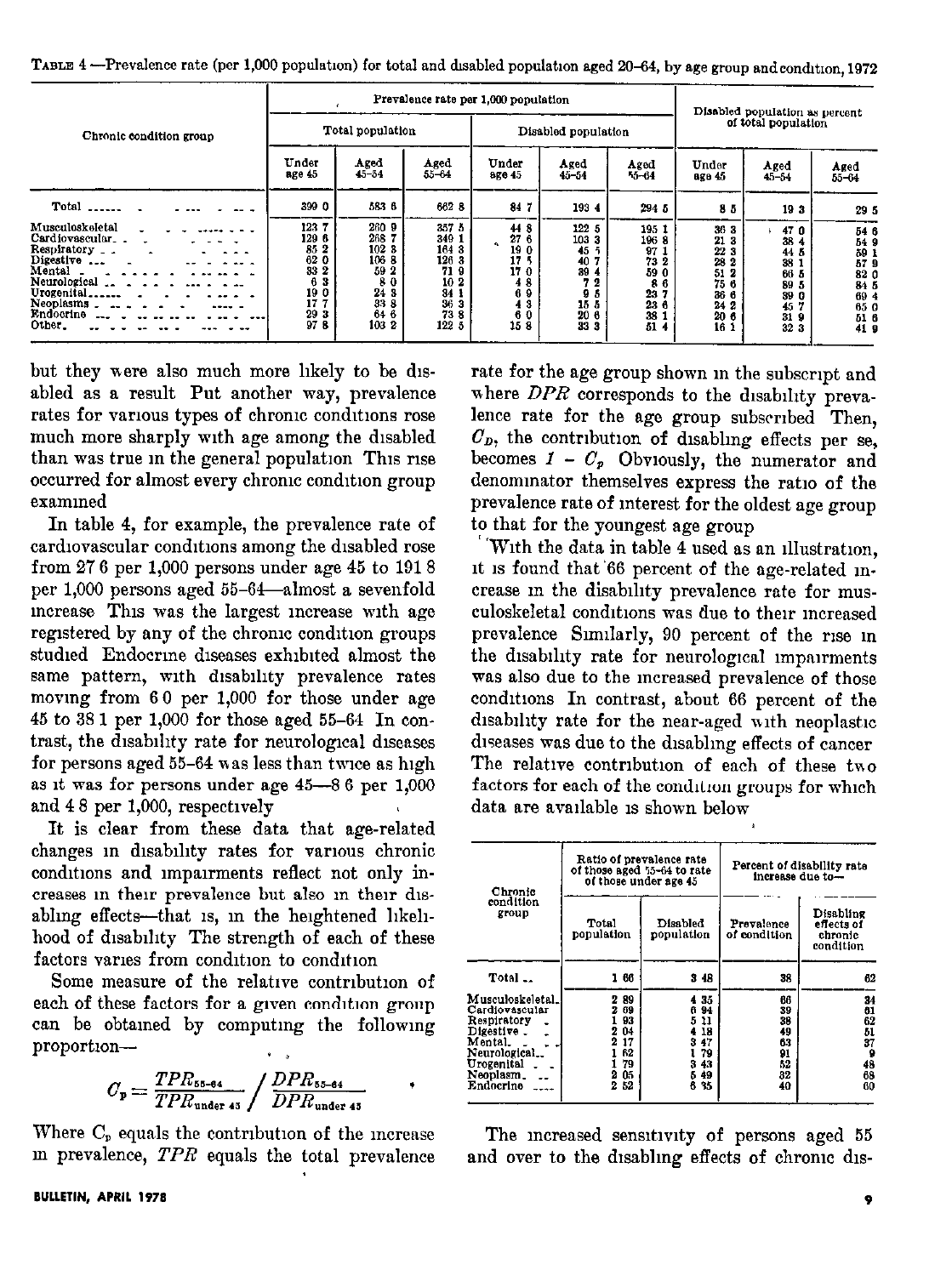ease are revealed even more drastically by sunilar figures for the severely disabled (table 5) Comparison of these figures with those in table 4 shons that the severe dlsabihty prevalence rate mcreased much more rapldly wth age for every condition group studied than was true for both of the other rates examined For both cardiovascular and endocrine diseases, for example, the severe disability rate was 11 times higher for persons aged 55-64 than for those under age 45 Moreover, except for neurological diseases, at least three-fourths of the obselved mcrease m the severe disability rate between the two age groups was due to the disabling effects of the chronic conditions involved rather than changes in condition prevalence by age

#### Sex Differences

Women represented somewhat more than half  $(53$  percent) of the adult population aged  $20-64$ covered by the survey They also represented a somewhat greater proportion (55 percent) of the persons in the population who reported suffermg from one or more chronic conditions or impairments

Table 6 shons that not only mere women more hkely to report a chronic disease or impairment but that the condition was more likely to be worklmntmg and much more hkely to result m a severe disability 51 percent of the women reported some chronic condition, compared with 46 percent of the men Similarly, 15 percent of the women, compared with 14 percent of the men, were currently disabled Furthermore, 8 percent of the women but only 6 percent of the men reported that they mere severely disabled These differences produced the following prevalence rates (number per 1,000 population)

| Population                                                         | Men                  | Women                 |
|--------------------------------------------------------------------|----------------------|-----------------------|
| With chronic condition<br>Disabled<br>-<br>Severely disabled<br>-- | 464<br>139 6<br>59 0 | 507 3<br>152 4<br>850 |

Generally, the types of chronic conditions most prevalent among men were also most hkely to occur among women Nevertheless, some slgmficant sex differences in the prevalence of specific TABLE 5 ---Prevalence rate (per 1,000 population) for severely disabled population aged 20-64 and ratio of rates, by age group and condition, 1972

|                                                                                                                                           | Severely disabled population                                                                                |                                                                                         |                                                                                                |                                                        |                                                                                                            |  |  |  |
|-------------------------------------------------------------------------------------------------------------------------------------------|-------------------------------------------------------------------------------------------------------------|-----------------------------------------------------------------------------------------|------------------------------------------------------------------------------------------------|--------------------------------------------------------|------------------------------------------------------------------------------------------------------------|--|--|--|
| Chronic<br>condition<br>group                                                                                                             |                                                                                                             | Prevalence rate<br>per 1,000<br>population                                              | Ratio of<br><b>Dreva</b><br>lence<br>rate of<br>those                                          | Percent of<br>disability rate<br>increase due to-      |                                                                                                            |  |  |  |
|                                                                                                                                           | Under<br>age 45                                                                                             | Aged<br>$5 - 64$                                                                        | aged<br>$55 - 64$ to<br>rate of<br>those<br>under<br>age<br>45                                 | Prava-<br>lence<br>of con<br>dition                    | Dis<br>abling<br>effects of<br>chronic<br>condi-<br>tion                                                   |  |  |  |
| Total                                                                                                                                     | 31 7                                                                                                        | 1902                                                                                    | 60                                                                                             | 17                                                     | 83                                                                                                         |  |  |  |
| Musculoskeletal<br>Cardiovascular_<br>Respiratory<br>Digestive<br>Mental<br>Neurological<br>Urogenital<br>Neoplasm<br>Endocrine<br>Other. | 16 1<br>11.<br>8<br>9<br>$\boldsymbol{2}$<br>8<br>11<br>6<br>5<br>3<br>3<br>1<br>8<br>1<br>2<br>5<br>5<br>я | 1279<br>130 3<br>61<br>6<br>48 6<br>45<br>0<br>ß<br>A<br>17<br>1<br>16 2<br>270<br>33 9 | 7<br>9<br>11<br>0<br>7<br>8<br>5<br>9<br>3<br>9<br>ì<br>9<br>5<br>5<br>9<br>0<br>103<br>5<br>8 | 13<br>9<br>13<br>17<br>26<br>53<br>18<br>11<br>9<br>17 | ł<br>87<br>91<br>$\begin{array}{c} 87 \\ 83 \end{array}$<br>$\frac{74}{17}$<br>$\frac{82}{89}$<br>91<br>83 |  |  |  |

disease types were evident, both in the general population and among the disabled Table 7 shows these differences by major disease group

Cardiovascular diseases, mental disorders, urogenital conditions, neoplasms, and endocrine (metabolic) disorders were, obviously, much more prevalent among nomen The reverse IS true only for digestive diseases Table 6 illuminates some of these differences The higher prevalence of cardiovascular disease among women was due almost totally to significantly more frequent occurrence of peripheral vascular disorders, such as varicose veins and high blood pressure Problems mvolvmg the heart itself were reported with almost equal frequency by both sexes The excess of urogenital and endocrine disease among women was due to disorders of the female reproductive system and to thyroid problems, respectively

Prevalence rates among the disabled for major condition groups followed the same sex pattern as they did in the general population The differences between men and women for individual condition groups, however, tended to narrow in most mstances Cardiovascular disorders were much more prevalent among women than among men, but for both sexes about 37 percent with these conditions were disabled For endocrine disorders, this narrowing of the gap between the sexes-for the disabled, compared wth the general population--is indicated by the fact that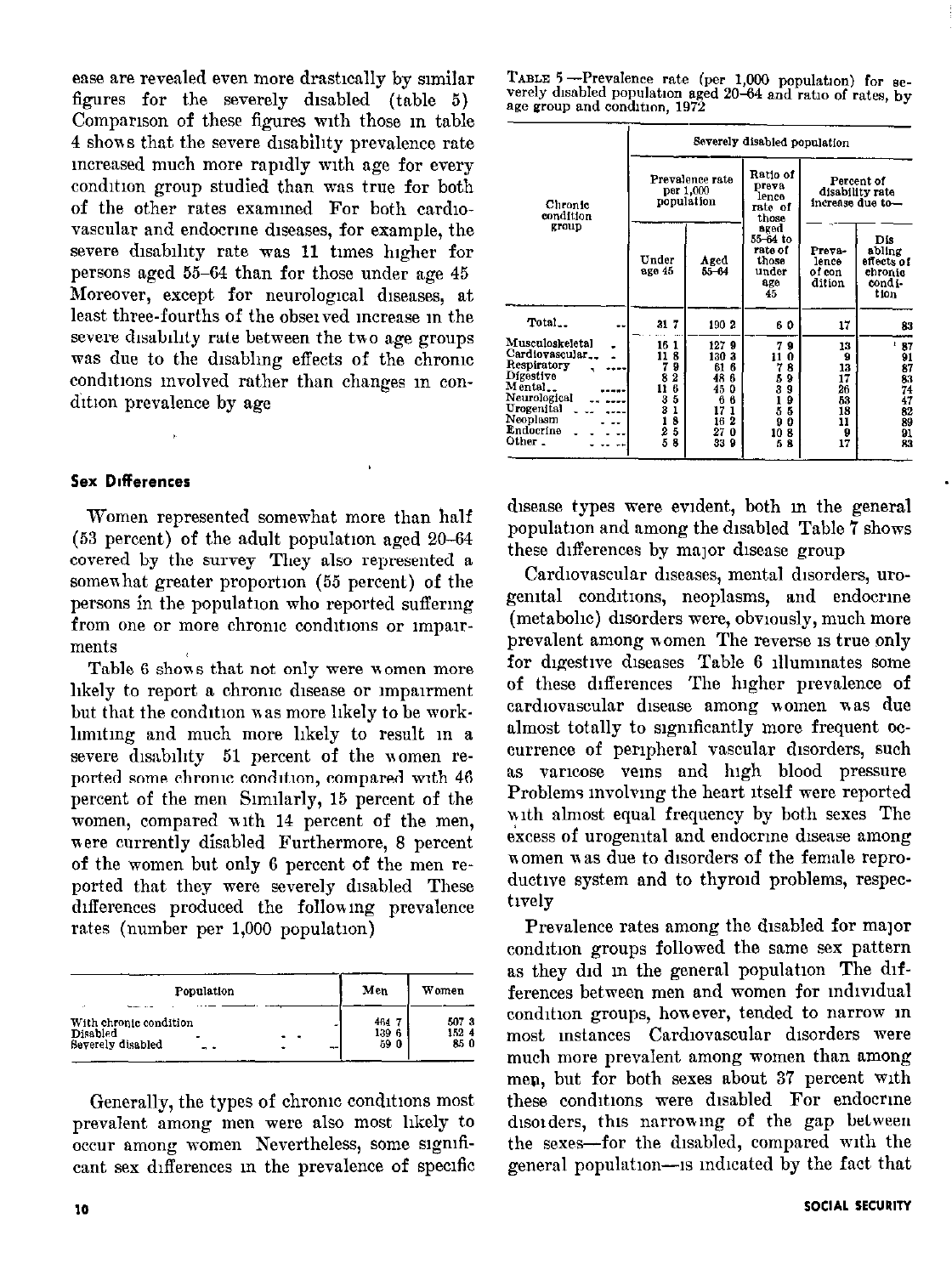|                                                | TABLE 6 —Chronic conditions and impairments, by sex Number in adult population aged 20-64 and number per 1,000 popula- |  |
|------------------------------------------------|------------------------------------------------------------------------------------------------------------------------|--|
| tion, by condition and disability status, 1972 |                                                                                                                        |  |

| Total population                                                                                                                                                                                                                                                                                                                                                                                                                                                                                                                                                                                                                                                                                         |                                                                                                                                                                                                                                                                                             |                                                                                                                                                                                                                                                         |                                                                                                                                                                                                                                                                                         | Currently disabled                                                                                                                                                                                                                                                                |                                                                                                                                                                                                                                                                |                                                                                                                                                                                                                                                                        | Severely disabled                                                                                                                                                                                                                                            |                                                                                                                                                                                                                                                                                         |                                                                                                                                                                                                                                            |                                                                                                                                                                                                                                                                                  |                                                                                                                                                                                                                                                                                               |                                                                                                                                                                                                                                                                                                                      |
|----------------------------------------------------------------------------------------------------------------------------------------------------------------------------------------------------------------------------------------------------------------------------------------------------------------------------------------------------------------------------------------------------------------------------------------------------------------------------------------------------------------------------------------------------------------------------------------------------------------------------------------------------------------------------------------------------------|---------------------------------------------------------------------------------------------------------------------------------------------------------------------------------------------------------------------------------------------------------------------------------------------|---------------------------------------------------------------------------------------------------------------------------------------------------------------------------------------------------------------------------------------------------------|-----------------------------------------------------------------------------------------------------------------------------------------------------------------------------------------------------------------------------------------------------------------------------------------|-----------------------------------------------------------------------------------------------------------------------------------------------------------------------------------------------------------------------------------------------------------------------------------|----------------------------------------------------------------------------------------------------------------------------------------------------------------------------------------------------------------------------------------------------------------|------------------------------------------------------------------------------------------------------------------------------------------------------------------------------------------------------------------------------------------------------------------------|--------------------------------------------------------------------------------------------------------------------------------------------------------------------------------------------------------------------------------------------------------------|-----------------------------------------------------------------------------------------------------------------------------------------------------------------------------------------------------------------------------------------------------------------------------------------|--------------------------------------------------------------------------------------------------------------------------------------------------------------------------------------------------------------------------------------------|----------------------------------------------------------------------------------------------------------------------------------------------------------------------------------------------------------------------------------------------------------------------------------|-----------------------------------------------------------------------------------------------------------------------------------------------------------------------------------------------------------------------------------------------------------------------------------------------|----------------------------------------------------------------------------------------------------------------------------------------------------------------------------------------------------------------------------------------------------------------------------------------------------------------------|
|                                                                                                                                                                                                                                                                                                                                                                                                                                                                                                                                                                                                                                                                                                          | ٠                                                                                                                                                                                                                                                                                           | Men                                                                                                                                                                                                                                                     |                                                                                                                                                                                                                                                                                         | Women                                                                                                                                                                                                                                                                             |                                                                                                                                                                                                                                                                | Men                                                                                                                                                                                                                                                                    |                                                                                                                                                                                                                                                              | Women                                                                                                                                                                                                                                                                                   | Men                                                                                                                                                                                                                                        |                                                                                                                                                                                                                                                                                  | Women                                                                                                                                                                                                                                                                                         |                                                                                                                                                                                                                                                                                                                      |
| Chronic condition                                                                                                                                                                                                                                                                                                                                                                                                                                                                                                                                                                                                                                                                                        | Number<br>(in thou<br>sands)                                                                                                                                                                                                                                                                | Number<br>per 1.000<br>popula-<br>tlon.                                                                                                                                                                                                                 | Number<br>(in thou<br>sands)                                                                                                                                                                                                                                                            | Number<br>per 1,000<br>popula-<br>tion.                                                                                                                                                                                                                                           | Number<br>(in thou<br>sands)                                                                                                                                                                                                                                   | Number<br>per 1,000<br>popula<br>tion                                                                                                                                                                                                                                  | Number<br>(in thou<br>sands)                                                                                                                                                                                                                                 | Number<br>per 1 000<br>popula-<br>tlon                                                                                                                                                                                                                                                  | Number<br>(in thou-<br>sands)                                                                                                                                                                                                              | Number<br>per 1 000<br>popula-<br>tion                                                                                                                                                                                                                                           | <b>Number</b><br>(in thou<br>sands)                                                                                                                                                                                                                                                           | Number<br>per 1,000<br>popula-<br>tion                                                                                                                                                                                                                                                                               |
| Total reporting.<br>With condition _<br>With no condition                                                                                                                                                                                                                                                                                                                                                                                                                                                                                                                                                                                                                                                | 50.414<br>23 429<br>26,985                                                                                                                                                                                                                                                                  | 4647<br>535 2                                                                                                                                                                                                                                           | 55,854<br>28 335<br>27,519                                                                                                                                                                                                                                                              | 507 3<br>492 6                                                                                                                                                                                                                                                                    | 7 036<br>7,026<br>11                                                                                                                                                                                                                                           | 139 6<br>139 4<br>2                                                                                                                                                                                                                                                    | 8 5 1 4<br>8,422<br>92                                                                                                                                                                                                                                       | 152 4<br>150 8<br>16                                                                                                                                                                                                                                                                    | 2972<br>2,967<br>5                                                                                                                                                                                                                         | 59 0<br>58 9<br>t                                                                                                                                                                                                                                                                | 4 745<br>4,726<br>20                                                                                                                                                                                                                                                                          | 85 0<br>84 6<br>2                                                                                                                                                                                                                                                                                                    |
| Musculoskeletal _<br>Arthritis or rheumatism<br>Trouble with back or spine<br>Other<br>Cardiovascular<br>Any heart trouble<br>Heart attacks<br>Heart trouble<br>High blood pressure<br>Stroke<br>Other arterial/vascular.<br>Hardening of arteries<br>Respiratory<br>Chronic bronchitis<br>Emphysema.<br>Asthma<br>Respiratory allergies<br>Digestive _<br>Stomach ulcer<br>Other chronic stomach<br>trouble<br>Hernia or rupture. $\ldots$ .<br>Mental<br>Neurological<br>Urogenital<br>Neoplasm  . $\ldots$<br>Endocrine<br>$\sim$ 100 km s $^{-1}$<br><b>Diabetes</b><br>Thyroid trouble.<br>Other.<br>Nonrespiratory allergies.<br>Deafness/hearing problem<br>Visual impairment<br>Other specified. | 10 074<br>4 603<br>5 4 6 8<br>2.416<br>8 727<br>5.481<br>988<br>1.668<br>3.444<br>251<br>3.980<br>570<br>4 9 9 8<br>720<br>801<br>1.557<br>2,521<br>$4^{6}520$<br>1952<br>1 138<br>1,268<br>2 0 2 6<br>335<br>999<br>971<br>1 366<br>1.092<br>270<br>4 9 29<br>2,642<br>1 388<br>664<br>389 | 1998<br>913<br>103 5<br>479<br>173 1<br>1087<br>196<br>33 1<br>633<br>50<br>79 0<br>11 <sub>3</sub><br>99 1<br>14 3<br>159<br>309<br>500<br>897<br>387<br>226<br>25 2<br>402<br>66<br>198<br>193<br>271<br>217<br>54<br>977<br>524<br>27 5<br>132<br>77 | 10,748<br>6,943<br>4.823<br>1 302<br>12 496<br>6,125<br>327<br>1 656<br>4 507<br>213<br>7 563<br>451<br>5,959<br>1,249<br>348<br>1.789<br>3'004<br>4 3 4 8<br>1,715<br>1 233<br>756<br>2,851<br>450<br>1.432<br>1.644<br>3'426<br>1.145<br>2,332<br>6,779<br>5 0 0<br>695<br>679<br>405 | 192 4<br>124 3<br>86 4<br>23 3<br>223 7<br>1097<br>59<br>29 6<br>80 7<br>38<br>135 4<br>81<br>106 7<br>224<br>62<br>32 0<br>554<br>77.8<br>30 7<br>22 1<br>135<br>51 0<br>81<br>2 <sub>0</sub> 6<br>29 4<br>61 3<br>20 5<br>418<br>121 3<br>90 <sub>6</sub><br>12.4<br>12 2<br>73 | 4 3 3 3<br>2 063<br>2,526<br>1,342<br>3 230<br>2 478<br>668<br>1.133<br>1,204<br>200<br>1,221<br>337<br>1,894<br>358<br>524<br>559<br>689<br>1,594<br>637<br>462<br>468<br>1.291<br>299<br>367<br>383<br>564<br>495<br>65<br>1,441<br>404<br>438<br>416<br>260 | 86.5<br>409<br>50 1<br>26 6<br>65 1<br>49 2<br>133<br>22 5<br>239<br>40<br>24 2<br>67<br>37 6<br>7 <sub>7</sub><br>10.4<br>111<br>137<br>31 6<br>12 6<br>92<br>9 <sub>3</sub><br>25 6<br>59<br>73<br>76<br>11 <sub>2</sub><br>9S<br>13<br>28 5<br>80<br>87<br>83<br>52 | 5 089<br>3 060<br>2 643<br>971<br>4 559<br>3 068<br>285<br>1 111<br>2,163<br>190<br>2,119<br>298<br>2,231<br>654<br>102<br>700<br>920<br>1870<br>598<br>562<br>311<br>1,840<br>337<br>749<br>703<br>1 030<br>652<br>506<br>1,890<br>778<br>308<br>464<br>340 | 911<br>54 8<br>473<br>174<br>81 6<br>54 9<br>51<br>19 <sub>9</sub><br>387<br>3 <sub>4</sub><br>370<br>$\lambda$<br>53<br>39 9<br>117<br>34<br>12 5<br>16 5<br>33 5<br>107<br>10 1<br>56<br>32 9<br>60<br>13 4<br>$\overline{12}$ 6<br>184<br>99<br>91<br>33 8<br>13 9<br>55<br>83<br>61 | 1,818<br>1'052<br>859<br>647<br>1 779<br>1.430<br>419<br>698<br>692<br>173<br>572<br>233<br>889<br>240<br>272<br>211<br>216<br>780<br>328<br>230<br>188<br>834<br>207<br>201<br>208<br>298<br>259<br>35<br>635<br>110<br>199<br>233<br>136 | 36 <sub>1</sub><br>20 9<br>170<br>12 <sub>8</sub><br>35 3<br>28 4<br>83<br>133<br>137<br>34<br>113<br>46<br>176<br>48<br>54<br>$\boldsymbol{2}$<br>4<br>43<br>15 <sub>5</sub><br>65<br>46<br>37<br>16 5<br>41<br>40<br>41<br>59<br>51<br>123<br>2 <sub>2</sub><br>39<br>46<br>27 | 2 872<br>1 826<br>1 354<br>620<br>2 753<br>2 0 4 0<br>235<br>306<br>1,379<br>171<br>1,174<br>230<br>1 348<br>473<br>160<br>371<br>480<br>1 163<br>410<br>371<br>$^{\prime}$ 141 $^{\prime}$<br>1,397<br>278<br>441<br>464<br>669<br>383<br>299<br>978<br>337<br>18 <sub>o</sub><br>303<br>177 | 51 <sub>4</sub><br>327<br>24 2<br>111<br>493<br>36 5<br>$\overline{4}$ 2<br>144<br>247<br>3 <sub>1</sub><br>210<br>41<br>241<br>$\frac{8}{2}$<br>66<br>$\overline{\bf 8}$ $\overline{\bf 6}$<br>$\frac{20}{7}\frac{8}{3}$<br>66<br>25<br>25 0<br>3 O<br>79<br>83<br>120<br>69<br>54<br>17 S<br>ĞŌ.<br>33<br>54<br>32 |

41 percent of the men with such conditions but only 30 percent of the women were disabled

#### **Race Differences**

Blacks and members of other mmorliy races were somewhat less hkely than white persons to report one or more chronic diseases and impairments, but they were almost one and one-half times more likely to be disabled as a result and even more likely (by more than one and one-half times) even more likely more than one and one-half times to be severely disabled (table 8) Thus, 47 percent of the blacks and members of other minority races reported a chronic condition or impairment, compared with 49 percent of whites; nevertheless, 19 percent of those m mmorlty races but only 14 percent of the white respondents considered themselves currently disabled The correspondmg proportions for those who were severely disabled were 11 percent and 7 percent, respectively. These differences are also reflected m the followmg prevalence rates per 1,000 population, by race

| Population              | White | Black and<br>other races |
|-------------------------|-------|--------------------------|
| With chronic condition. | 4893  | 4698                     |
| Disabled                | 140 5 | 1939                     |
| Severely disabled       | 67    | 1123                     |

The differences in reported disability are surprising, given the strong association between age and the prevalence of dlsabdlty and the fact that blacks and members of other mmority races tend to be younger than whites Earlier analysis of the 1972 survey data reported that 7 percent of persons aged 20-34 were disabled and 29 percent of those aged 55-64 6 Other data from the survey show that the median age of whites was  $405$ years, compared with 37 8 for blacks and members

<sup>&</sup>lt;sup>5</sup> See Kathryn H Allan, "First Findings of the 1972 Survey of the Disabled General Characteristics," Social Eecurzty Bulletin. October 1976.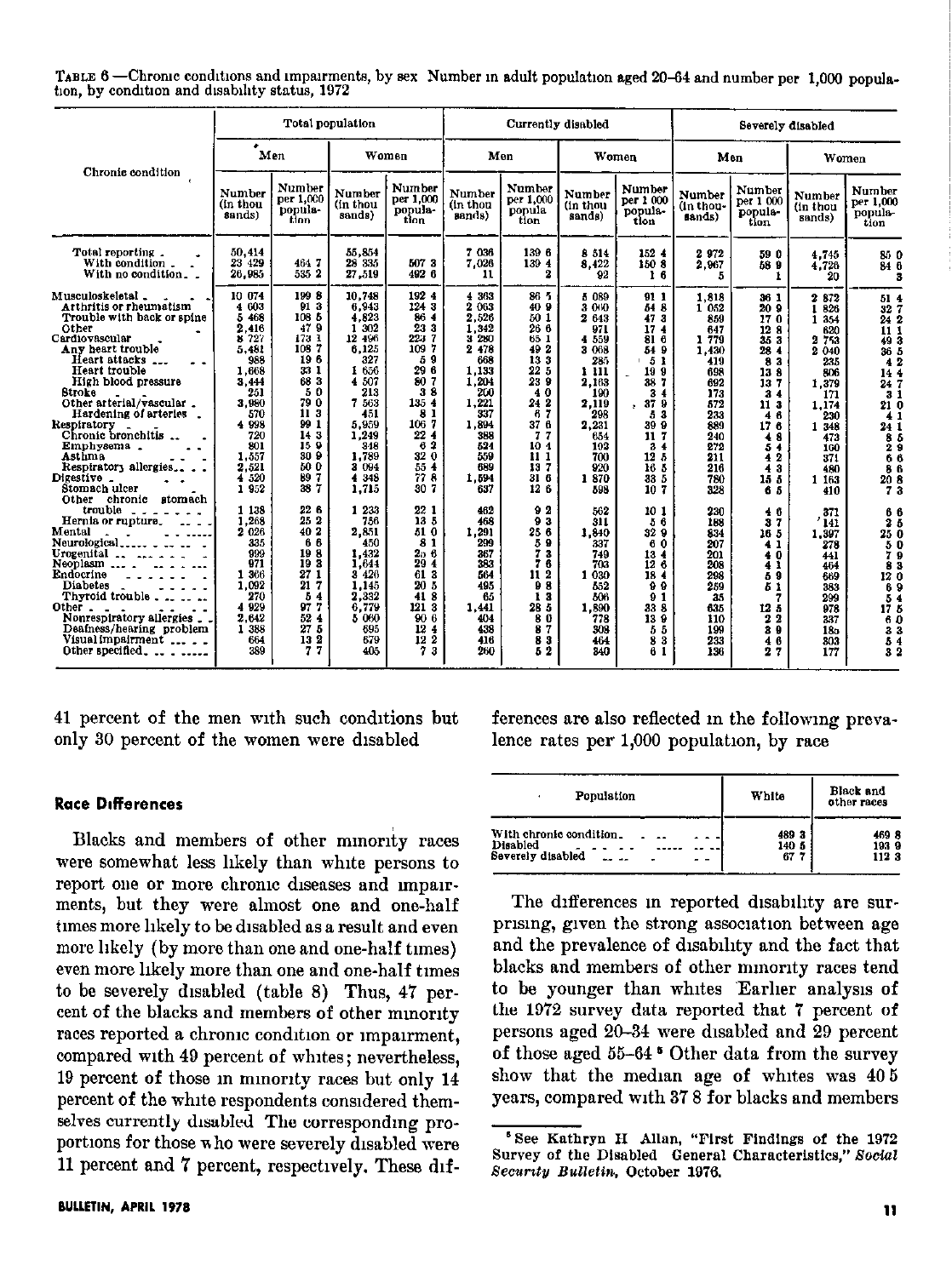TABLE 7 -- Prevalence rate (per 1,000 population) for total and disabled population aged 20-64, by sex and condition, 1972

| Chronic condition<br>group                                                                                                                  |                                                                                                                                                                                           | Prevalence rate per<br>1,000 population | Disabled<br>population                                                                                |                                                                                                     |                                                                                                                                                                                            |       |  |
|---------------------------------------------------------------------------------------------------------------------------------------------|-------------------------------------------------------------------------------------------------------------------------------------------------------------------------------------------|-----------------------------------------|-------------------------------------------------------------------------------------------------------|-----------------------------------------------------------------------------------------------------|--------------------------------------------------------------------------------------------------------------------------------------------------------------------------------------------|-------|--|
|                                                                                                                                             |                                                                                                                                                                                           | Total<br>population                     |                                                                                                       | Disabled<br>population                                                                              | as percent of<br>total population                                                                                                                                                          |       |  |
|                                                                                                                                             | Men                                                                                                                                                                                       | Women                                   | Mon                                                                                                   | Women                                                                                               | Men                                                                                                                                                                                        | Women |  |
| Musculoskeletal<br>Cardiovascular<br>Respiratory<br>Digestive<br>Mental.<br>Neurological<br>Urogenital<br>Neoplasm  .<br>Endoerine<br>Other | 1998<br>1924<br>2237<br>173<br>1<br>106<br>99<br>7<br>7<br>89<br>77<br>8<br>40<br>51<br>2<br>0<br>6<br>6<br>8<br>19<br>8<br>25<br>6<br>19<br>я<br>29<br>4<br>27<br>я<br>61<br>90<br>114 1 |                                         | 86 S<br>65<br>1<br>37<br>6<br>31<br>6<br>25<br>6<br>5<br>Ω<br>7<br>3<br>f.<br>7<br>2<br>11<br>23<br>4 | 91 1<br>81<br>ĥ<br>39<br>9<br>33<br>5<br>32<br>9<br>0<br>6<br>13<br>4<br>12 6<br>18<br>4<br>27<br>а | 473<br>43 3<br>37<br>36 5<br>6<br>37<br>37<br>۰<br>4<br>35<br>43 0<br>я<br>63<br>64 5<br>7<br>89<br>а<br>749<br>523<br>36<br>42 R<br>39<br>4<br>41<br>я<br>30 <sub>1</sub><br>26 0<br>24 3 |       |  |

of other minority races Similarly, 18 percent of the former were aged 55-64, compared with 14 percent of the latter  $\mathbf{q} = \mathbf{z}^{\top}$ 

Even more variation, reflecting the differing susceptibility of the races to specific chronic conditions, is apparent when the data are examined

in detail According to table 9, adult blacks and members of other minority races were much more likely than whites to suffer from cardiovascular diseases, mental disorders, neurological illnesses, and urogenital conditions For each type of condition cited, the prevalence rates for the former exceeded those for the latter by 20 percent or more In fact, for mental illnesses and for urogenital disorders, the prevalence rates were 63 percent and 96 percent higher, respectively, for blacks and members of other minority races

The converse was true for respiratory conditions, digestive diseases, and neoplasms-all conditions for which the prevalence rates for whites were higher than those for blacks and members of other minority races For the first two conditions, prevalence rates for whites were 16 percent higher For neoplasms, however, the rate for whites  $(263$  per 1,000) was more than double that for blacks and those of other minority races  $(11.1 \text{ per } 1,000).$ 

TABLE 8 -Chronic conditions and impairments, by race Number in adult population aged 20-64 and number per 1,000 population, by condition and disability status, 1972

|                                                                                                                                                                                                                                                                                                                                                                                                                                                                                                                                                                                      |                                                                                                                                                                          |                                                                                                                                                            | Total population                                                                                                                              |                                                                                                                                                            | Currently disabled                                                                                                                                             |                                                                                                                                                                                                     |                                                                                                                                     |                                                                                                                                              | Severely disabled                                                                                                                                      |                                                                                                                                            |                                                                                                                             |                                                                                                                                       |
|--------------------------------------------------------------------------------------------------------------------------------------------------------------------------------------------------------------------------------------------------------------------------------------------------------------------------------------------------------------------------------------------------------------------------------------------------------------------------------------------------------------------------------------------------------------------------------------|--------------------------------------------------------------------------------------------------------------------------------------------------------------------------|------------------------------------------------------------------------------------------------------------------------------------------------------------|-----------------------------------------------------------------------------------------------------------------------------------------------|------------------------------------------------------------------------------------------------------------------------------------------------------------|----------------------------------------------------------------------------------------------------------------------------------------------------------------|-----------------------------------------------------------------------------------------------------------------------------------------------------------------------------------------------------|-------------------------------------------------------------------------------------------------------------------------------------|----------------------------------------------------------------------------------------------------------------------------------------------|--------------------------------------------------------------------------------------------------------------------------------------------------------|--------------------------------------------------------------------------------------------------------------------------------------------|-----------------------------------------------------------------------------------------------------------------------------|---------------------------------------------------------------------------------------------------------------------------------------|
| Chronic condition                                                                                                                                                                                                                                                                                                                                                                                                                                                                                                                                                                    |                                                                                                                                                                          | White                                                                                                                                                      |                                                                                                                                               | Black and<br>other races                                                                                                                                   |                                                                                                                                                                | White                                                                                                                                                                                               | other races                                                                                                                         | Black and                                                                                                                                    |                                                                                                                                                        | White                                                                                                                                      |                                                                                                                             | Black and<br>other races                                                                                                              |
|                                                                                                                                                                                                                                                                                                                                                                                                                                                                                                                                                                                      | Number<br>(in thou<br>sands)                                                                                                                                             | Number<br>per 1 000<br>popula-<br>tion                                                                                                                     | Number<br>(in thou-<br>sands)                                                                                                                 | Number<br>per 1 000<br>popula-<br>tion                                                                                                                     | Number<br>(in thou<br>sands)                                                                                                                                   | Number<br>per 1,000<br>popula<br>tion                                                                                                                                                               | Number<br>(in thou<br>sands)                                                                                                        | Number<br>per 1,000<br>popula<br>tion                                                                                                        | Number<br>(in thou<br>sands)                                                                                                                           | Number<br>per 1.000<br>popula<br>tion                                                                                                      | Number<br>(in thou-<br>sands)                                                                                               | Number<br>per 1.000<br>popula-<br>tion                                                                                                |
| Total reporting.<br>With condition<br>With no condition                                                                                                                                                                                                                                                                                                                                                                                                                                                                                                                              | 94.420<br>46,198<br>48,221                                                                                                                                               | 489 3<br>510 7                                                                                                                                             | 11 848<br>5 5 6 6<br>6,282                                                                                                                    | 4698<br>530 2                                                                                                                                              | 13.253<br>13,198<br>55                                                                                                                                         | 140 5<br>139 8<br>5                                                                                                                                                                                 | 2 297<br>2.249<br>48                                                                                                                | 1939<br>189 8<br>40                                                                                                                          | 6.387<br>6,369<br>18                                                                                                                                   | 677<br>67 <sub>5</sub><br>2                                                                                                                | 1 330<br>1,324<br>$\mathbf{a}$                                                                                              | 112 3<br>1117<br>ā                                                                                                                    |
| Musculoskeletal<br>Arthritis or rheumatism<br>Trouble with back or spine<br>Other.<br>$\cdots$<br>Cardiovascular.<br>$\sim$ $\sim$ $\sim$<br>Any heart trouble<br>Heart attacks<br>Heart trouble<br>High blood pressure<br>$8$ troke $\frac{1}{2}$ $\frac{1}{2}$ $\frac{1}{2}$ $\frac{1}{2}$ $\frac{1}{2}$ $\frac{1}{2}$<br>Other arterial/vascular<br>Hardening of arteries<br>Respiratory.<br>Chronic bronchitis<br>Emphysema.<br>Asthma<br>الداعد عطفات الدار<br>Respiratory allergies<br>Digestive $\ldots$ $\ldots$ $\ldots$ $\ldots$<br>Stomach ulcer<br>Other chronic stomach | 18.539<br>10 168<br>8 8 6 3<br>3.161<br>13,478<br>9'556<br>1,201<br>2,783<br>6,311<br>840<br>10,569<br>944<br>9.901<br>1814<br>1 121<br>2.916<br>5 190<br>8,005<br>3,317 | 1969<br>1077<br>939<br>33 5<br>1958<br>101 2<br>127<br>29 <sub>5</sub><br>669<br>36<br>111 9<br>10 0<br>104 9<br>192<br>119<br>30 9<br>550<br>84 8<br>35 1 | 2 2 3 3<br>1 378<br>865<br>557<br>2 744<br>2,050<br>113<br>840<br>1.639<br>124<br>975<br>77<br>1.055<br>155<br>27<br>430<br>425<br>863<br>850 | 188 5<br>116 3<br>73 0<br>47 0<br>231 6<br>1730<br>95<br>45 6<br>1383<br>10 5<br>52 3<br>65<br>890<br>13 <sub>1</sub><br>23<br>36 3<br>359<br>72 8<br>29 5 | 8 113<br>4 3 5 4<br>4.166<br>1,913<br>6'610<br>4.523<br>883<br>1822<br>2,574<br>295<br>2.967<br>562<br>3.597<br>941<br>699<br>1.036<br>1 468<br>2,980<br>1,067 | 859<br>16 <sub>1</sub><br>44 1<br>$20\,3$<br>70 0<br>47 9<br>9 <sub>4</sub><br>19 <sub>3</sub><br>27 3<br>31<br>31 <sub>4</sub><br>60<br>38 1<br>100<br>74<br>110<br>15 <sub>5</sub><br>31 6<br>113 | 1,339<br>769<br>608<br>400<br>1.229<br>1,023<br>70<br>420<br>791<br>95<br>372<br>73<br>527<br>101<br>16<br>222<br>141<br>483<br>168 | 113 0<br>64 9<br>51 8<br>33 8<br>1037<br>86 3<br>59<br>35 4<br>668<br>80<br>314<br>62<br>44 5<br>8<br>5<br>14<br>187<br>11 9<br>40 8<br>14 2 | 3 3 2 8<br>2.361<br>1.710<br>970<br>3 692<br>2.782<br>600<br>1 193<br>1.555<br>250<br>1.463<br>394<br>1886<br>616<br>416<br>476<br>621<br>1.661<br>623 | 40 5<br>25 0<br>181<br>103<br>39 <sub>1</sub><br>29 5<br>64<br>126<br>16 5<br>27<br>15 5<br>42<br>200<br>65<br>44<br>50<br>66<br>176<br>66 | 862<br>517<br>333<br>297<br>840<br>688<br>53<br>310<br>515<br>85<br>284<br>70<br>351<br>97<br>15<br>105<br>75<br>282<br>115 | 72 8<br>430<br>28 1<br>251<br>709<br>58 1<br>45<br>262<br>٠<br>43 5<br>72<br>24 C<br>59<br>290<br>3 Z<br>ÏЗ<br>ŝğ<br>63<br>23 8<br>97 |
| trouble $\ldots$ $\ldots$ $\ldots$ $\ldots$<br>Hernia or rupture  .<br>Mental<br>Neurological<br>Urogenital<br>Neoplasm<br>Endocrine $\ldots$ $\ldots$ $\ldots$<br><b>Diabetes</b><br>Thyroid trouble<br>Other.<br>ther<br>Nonrespiratory allergies<br>Deafness/hearing problem.<br>Visual impairment<br>Other specified<br>---------                                                                                                                                                                                                                                                | 2 066<br>1 908<br>4 050<br>663<br>1.950<br>2.433<br>4 299<br>1.888<br>2,456<br>10 997<br>7,312<br>2.022<br>1,149<br>676                                                  | 219<br>20 2<br>429<br>70<br>20 7<br>26 3<br>45 &<br>20 0<br>26 0<br>1164<br>774<br>21.4<br>122<br>72                                                       | 304<br>116<br>827<br>121<br>481<br>132<br>492<br>349<br>146<br>764<br>300<br>60<br>193<br>98                                                  | 257<br>98<br>69 8<br>102<br>40 6<br>$\mathbf{11}$<br>41 5<br>29 5<br>123<br>64 4<br>32 0<br>51<br>163<br>83                                                | 799<br>744<br>2.488<br>524<br>837<br>1.000<br>1,364<br>851<br>534<br>3 051<br>1.130<br>708<br>748<br>529                                                       | 85<br>79<br>26 4<br>55<br>89<br>10 <sub>0</sub><br>14 4<br>90<br>57<br>32 3<br>120<br>75<br>79<br>56                                                                                                | 224<br>34<br>643<br>112<br>278<br>86<br>231<br>195<br>38<br>309<br>53<br>38<br>131<br>66                                            | 189<br>20<br>12 <sub>1</sub><br>9 <sub>5</sub><br>23 5<br>73<br>19 5<br>16 5<br>3 <sub>2</sub><br>26 0<br>45<br>82<br>111<br>56              | 503<br>307<br>1.784<br>383<br>453<br>604<br>826<br>518<br>316<br>1.454<br>406<br>360<br>456<br>273                                                     | 53<br>33<br>189<br>41<br>48<br>6<br>$\overline{\mathbf{4}}$<br>87<br>$5-5$<br>3 <sub>3</sub><br>153<br>48<br>38<br>48<br>29                | 97<br>22<br>447<br>102<br>189<br>68<br>142<br>124<br>18<br>181<br>41<br>24<br>81<br>86                                      | 82<br>19<br>377<br>86<br>100<br>57<br>120<br>10 <sub>5</sub><br>15<br>15 2<br>$3\bar{5}$<br>20<br>68<br>3 <sub>0</sub>                |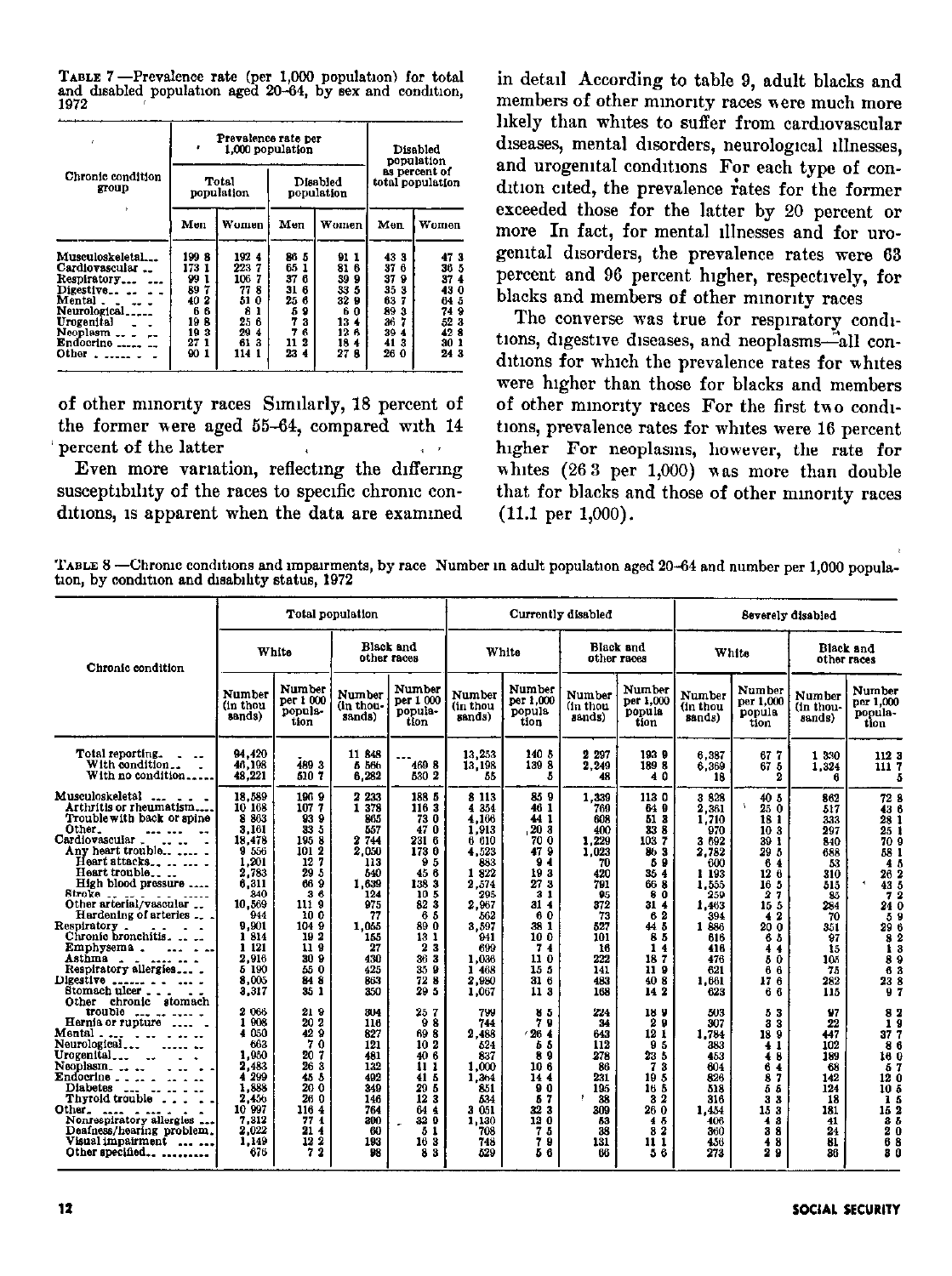| ä                                                                                                                                                             |                                                                                                | Prevalence rate<br>per 1,000 population                                                                   | Disabled<br>population                                                                                   |                                                                                                 |                                                                                                      |                                                                          |  |  |
|---------------------------------------------------------------------------------------------------------------------------------------------------------------|------------------------------------------------------------------------------------------------|-----------------------------------------------------------------------------------------------------------|----------------------------------------------------------------------------------------------------------|-------------------------------------------------------------------------------------------------|------------------------------------------------------------------------------------------------------|--------------------------------------------------------------------------|--|--|
| Chronic condition<br>group                                                                                                                                    | population                                                                                     | Total                                                                                                     |                                                                                                          | <b>Disabled</b><br>population                                                                   | as percent of<br>total<br>population                                                                 |                                                                          |  |  |
|                                                                                                                                                               | White                                                                                          | Black<br>and<br>other<br>races                                                                            | White                                                                                                    | Black<br>and<br>other<br><b>TBC05</b>                                                           | White                                                                                                | Black<br>and<br>other<br><b>races</b>                                    |  |  |
| Total                                                                                                                                                         | 4893                                                                                           | 4698                                                                                                      | 1939                                                                                                     | 140 5                                                                                           | 194                                                                                                  | 14 0                                                                     |  |  |
| Musculoskeletal<br>Cardiovascular<br>Respiratory<br>Digestive<br>Mental<br>Neurological<br>Urogenital <sub>-</sub><br>Neoplasm<br>Endocrine<br>Other $\ldots$ | 1969<br>1958<br>1049<br>8<br>84<br>42<br>Ω<br>7<br>n<br>7<br>20<br>26<br>з<br>45<br>×,<br>1093 | 188 5<br>231<br>6<br>89<br>0<br>72<br>8<br>69<br>8<br>2<br>10<br>40<br>6<br>11<br>1<br>5<br>41<br>56<br>2 | 85<br>9<br>70<br>0<br>38<br>1<br>31<br>6<br>26<br>4<br>5<br>5<br>8<br>9<br>10<br>6<br>14<br>4<br>26<br>7 | 1130<br>1037<br>44 5<br>40<br>8<br>12<br>1<br>9<br>ň<br>23<br>Λ<br>7<br>я<br>19<br>ñ<br>20<br>5 | 43 6<br>85 8<br>36<br>а<br>37<br>2<br>61<br>4<br>79<br>0<br>42<br>9<br>40<br>a<br>31<br>7<br>24<br>4 | 60 O<br>448<br>50 0<br>56 0<br>77 8<br>926<br>57 8<br>652<br>470<br>36 5 |  |  |

TABLE 9-Prevalence rate (per 1,000 population) for total and disabled population aged 20-64, by race and condition, 1972

The higher prevalence of cardiovascular diseases among blacks and persons of other minority races, as the data in table 8 show, results almost entirely from high blood pressure, a disease more than twice as prevalent among this group than among whites-1383 cases per 1,000 and 669 cases per 1,000, respectively High blood pressure is one of the forms of heart disease that can often be controlled by medication The higher prevalence of this group of diseases, particularly high blood pressure, among blacks and those of other minority races has been well-documented medically,<sup>6</sup> unlike the other conditions that have a differential association with disability according to race

Significantly, for all groups of conditions examined here, the proportion of persons with the disease who were also disabled was higher for blacks and other minority races than for whites This finding is true even for neoplastic diseases, despite their much higher prevalence among whites.

Further analyses of these differences by race would require more detailed information about specific conditions and their natural histories Yet the available data raise some interesting questions about differences in the dynamics of the disease process among the races Do'the higher prevalence rates of chronic conditions and the higher likelihood of associated disability among blacks and members of other minority races suggest the occurrence of relatively more severe cases as a result of genetic and environmental differences? Or does the fact that higher proportions of these minority races tend to be disabled, regardless of the type of condition involved, reflect differences in the economic conditions that face impaired blacks in comparison with those that whites encounter in similar situations?

#### **Multiple Conditions**

The presence of multiple conditions, as well as their number, seemed to increase the likelihood of being disabled Three-fourths of the survey respondents who were currently disabled reported two or more chronic conditions or impairments, but somewhat less than one-sixth of those who were not disabled reported more than one condition

The presence of severe disability increased even more sharply with the number of conditions Five percent of the population reporting one condition was severely disabled; ten times that proportion was severely disabled among persons with four or more conditions These relationships are illustrated below.

|                                                          | Number of conditions               |                               |                            |                           |  |  |  |  |  |
|----------------------------------------------------------|------------------------------------|-------------------------------|----------------------------|---------------------------|--|--|--|--|--|
| Disability status<br>١L.                                 | One                                | Two                           | Three                      | Four<br>or more           |  |  |  |  |  |
| Total number (in thousands)                              | 25,920                             | 12 300                        | 6.341                      | 7.202                     |  |  |  |  |  |
| Total percent                                            | 100 0                              | 100 0                         | 100 0                      | 1000                      |  |  |  |  |  |
| Currently disabled<br>Severe.<br>Partial.<br>Nondisabled | 143<br>9<br>4<br>9<br>5<br>85<br>7 | 290<br>116<br>17<br>4<br>71 O | 43 6<br>226<br>209<br>56 4 | 75 O<br>496<br>254<br>250 |  |  |  |  |  |

The relationships illustrated are partly the result of differences in the age distributions of the disabled and the nondisabled since age is highly correlated with both the likelihood of disability and the number of conditions reported Table 10 shows that the number of chronic conditions reported increased significantly with age, regardless of disability status Moreover, four times as many of the currently disabled aged

<sup>&#</sup>x27;See Edward F Eckenfels et al. "Endemic Hypertension in a Poor, Black Rural Community Can It Be Controlled," Journal of Chronic Diseases, 1970, pages 499-518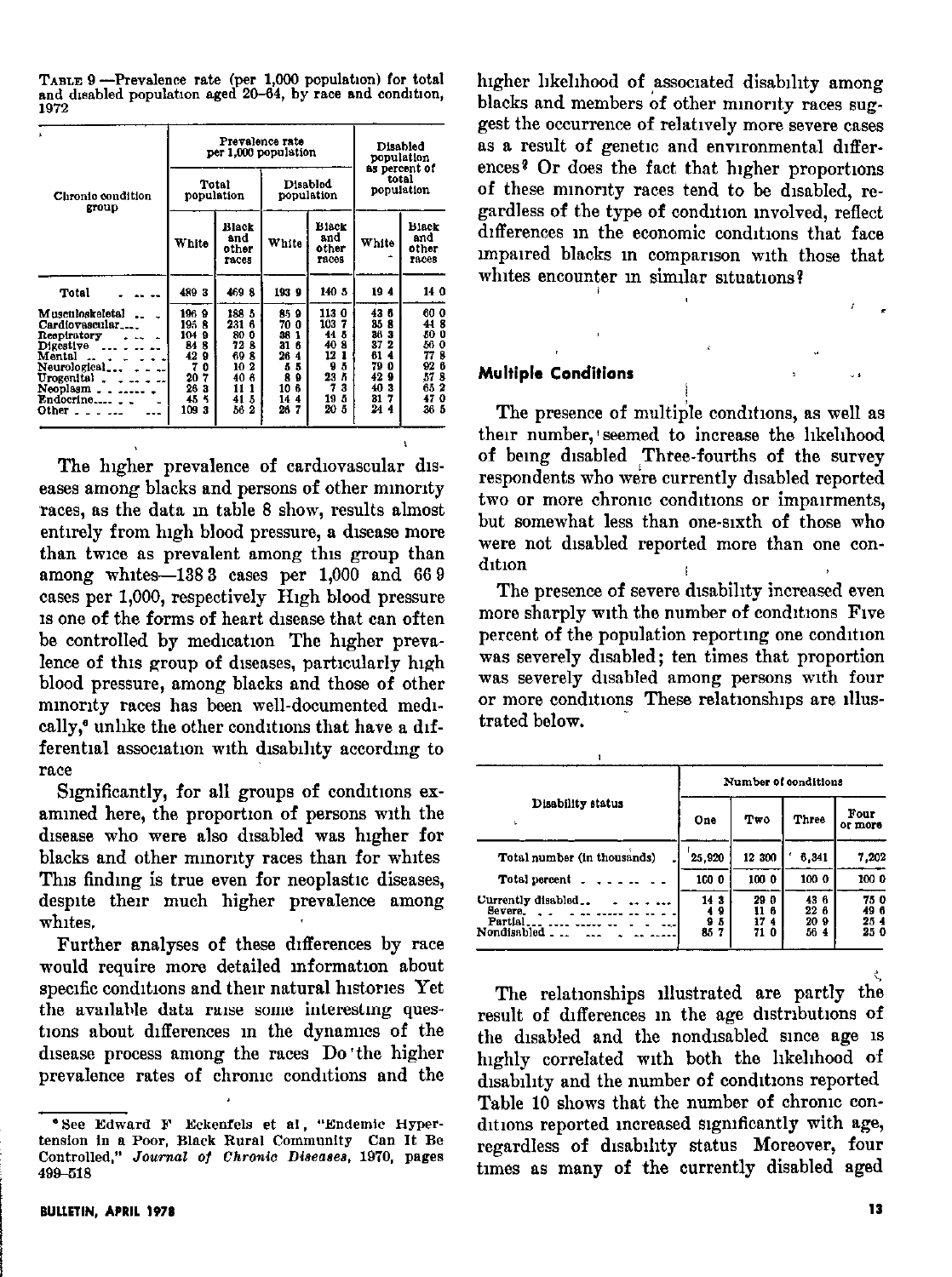|                                                                                                                                                                                                                                                                                                                                                                        |                                 |                                  |                                            | Age group                          |                                  |
|------------------------------------------------------------------------------------------------------------------------------------------------------------------------------------------------------------------------------------------------------------------------------------------------------------------------------------------------------------------------|---------------------------------|----------------------------------|--------------------------------------------|------------------------------------|----------------------------------|
| Number of conditions                                                                                                                                                                                                                                                                                                                                                   | Total                           | $20 - 34$                        | $35 - 14$                                  | $45 - 54$                          | $55 - 64$                        |
| Total population                                                                                                                                                                                                                                                                                                                                                       |                                 |                                  |                                            |                                    |                                  |
| Total number (in thousands)  106,268 41 771                                                                                                                                                                                                                                                                                                                            |                                 |                                  | 21 909                                     | 23 606                             | 18 982                           |
| Total percent $\ldots$ $\ldots$ $\ldots$                                                                                                                                                                                                                                                                                                                               | 100 O                           | 100 0                            | 100 0                                      | 100 0                              | 100 0                            |
| None <sub>-----</sub><br>1<br>2<br>3<br>4 or more                                                                                                                                                                                                                                                                                                                      | 51 2<br>244<br>11 6<br>60<br>67 | 63 6<br>23 0<br>86<br>31<br>17   | 53 2<br>25 2<br>10 9<br>57<br>48           | 416<br>26 5<br>148<br>9<br>7<br>92 | 337<br>239<br>148<br>10 2<br>174 |
| Currently disabled                                                                                                                                                                                                                                                                                                                                                     |                                 |                                  |                                            |                                    |                                  |
| Total number (in thousands) __   15.550                                                                                                                                                                                                                                                                                                                                |                                 | 2.994                            | 2 3 9 8                                    | 4.563                              | 5,591                            |
| Total percent                                                                                                                                                                                                                                                                                                                                                          | 100 0                           | 100 0                            | 100 0                                      | 100 0                              | 100 0                            |
| None<br>--<br>- -<br>з<br>4 or more                                                                                                                                                                                                                                                                                                                                    | ß<br>239<br>22 9<br>178<br>34 7 | 10<br>399<br>31 0<br>162<br>118  | 13<br>27.5<br>23.4<br>190<br>28 8          | 8<br>22 6<br>22 4<br>189<br>354    | Ω<br>149<br>189<br>17 1<br>49 0  |
| r<br>Severely disabled                                                                                                                                                                                                                                                                                                                                                 |                                 |                                  |                                            |                                    |                                  |
| Total number (in thousands)                                                                                                                                                                                                                                                                                                                                            | 7.717                           | 923                              | 1.095                                      | 2 089                              | 3 610                            |
| Total percent $\overline{a}$ $\overline{a}$ $\overline{a}$ $\overline{a}$ $\overline{a}$ $\overline{a}$ $\overline{a}$ $\overline{a}$ $\overline{a}$ $\overline{a}$ $\overline{a}$ $\overline{a}$ $\overline{a}$ $\overline{a}$ $\overline{a}$ $\overline{a}$ $\overline{a}$ $\overline{a}$ $\overline{a}$ $\overline{a}$ $\overline{a}$ $\overline{a}$ $\overline{a}$ | 100 0                           | 100 0                            | 100 0                                      | 100 0                              | 100 0                            |
| None<br>1<br>2<br>3<br>$4$ or more $\perp$                                                                                                                                                                                                                                                                                                                             | 3<br>163<br>18 5<br>186<br>463  | 1<br>32 Ō<br>25.4<br>24 9<br>176 | 13<br>188<br>186<br>20 <sub>5</sub><br>407 | 3<br>153<br>178<br>199<br>46.7     | 0<br>122<br>17 1<br>157<br>55 1  |
| Nondirabled                                                                                                                                                                                                                                                                                                                                                            |                                 |                                  |                                            |                                    |                                  |
| Total number (in thousands).                                                                                                                                                                                                                                                                                                                                           | 90.718                          | 38.776                           | 19,511                                     | 19,040                             | 13,391                           |
| Total percent                                                                                                                                                                                                                                                                                                                                                          | 100 0                           | 100 0                            | 100 0                                      | 100 0                              | 1000                             |
| $None_{\ldots}$ .<br>$\overline{\phantom{a}}$<br>4 or more.                                                                                                                                                                                                                                                                                                            | - 599<br>24 5<br>96<br>39<br>20 | 68 5<br>217<br>89<br>21<br>9     | 59 6<br>24 9<br>94<br>4<br>-1<br>18        | 514<br>27.4<br>130<br>2<br>ō<br>29 | 478<br>27 6<br>13 1<br>73<br>42  |

TABLE 10 -Number of conditions reported Percentage distribution of adult population aged 20-64, by disability status and age group, 1972

55-64 as of those aged 20-34 had four or more conditions For the severely disabled, about half of those aged  $45-64$  had four or more conditions, less than 5 percent of the nondlsabled m that age group reported that they had at least four chrome conditions

#### Role of Accidents

Accidents and/or injuries caused a significant proportion of the chronic diseases and/or impairments reported by survey respondents Furthermore, the proportion was much higher among the disabled than among those who were not disabled

Accordmg to table 11, almost one-seventh of the adult population reporting a chronic condition indicated that it was accidental in origin. Among the nondisabled, less than one-tenth reported a condition caused by accident or injury On the other hand, one-fifth to one-fourth of both the currently disabled and the severely disabled reported a disease or impairment of accidental origin Obviously, accidents or injuries either caused or, at the least, contributed significantly to the extent of work disability reported by the adult population

Accidentally induced chronic diseases and/or impairments were much more likely to be reported by men than by women and by whites than by blacks and members of other races, regardless of disability status The proportion of men with an accident-related condition ranged from 16 percent of the nondisabled to 31 percent of the currently disabled The comparable figures for women were 5 percent and 18 percent, respectwely

The differences noted above in the relative frequency of chrome diseases and lmpanments caused accidentally probably reflect differences between men and women in labor-force participation and differences m the kinds of jobs held by men and women This hypothesis is supported by the data on age in table 11 In fact, the proportion of accidentally caused conditions first mcreased with age, declmed slightly after age 45, and then dropped more rapidly after age 55, regardless of disability status Obviously, the decline after age 45 In the importance of accidents as a cause of chronic nnpanment also reflects the fact that chronic, degenerative diseases begin to occur more frequently after middle age

The unportance of the workplace in accidentally caused chronic conditions and impairments is underscored dramatically by the figures in table 12 Injuries that occurred on the job were the most frequent type/place of accident reported; fully one-third of the accidents reported took place there. Automobile accidents-the second most frequent type/place—accounted for onefourth of the accidents reported

This pattern held for all disability groups, regardless of severity Some differences were observed, however, by sex, age, and race Among women and disabled persons under age 35, accidents Involving motor vehicles were the type reported most frequently Such accidents accounted for more than 40 percent of those reported by women and by the severely disabled under age 35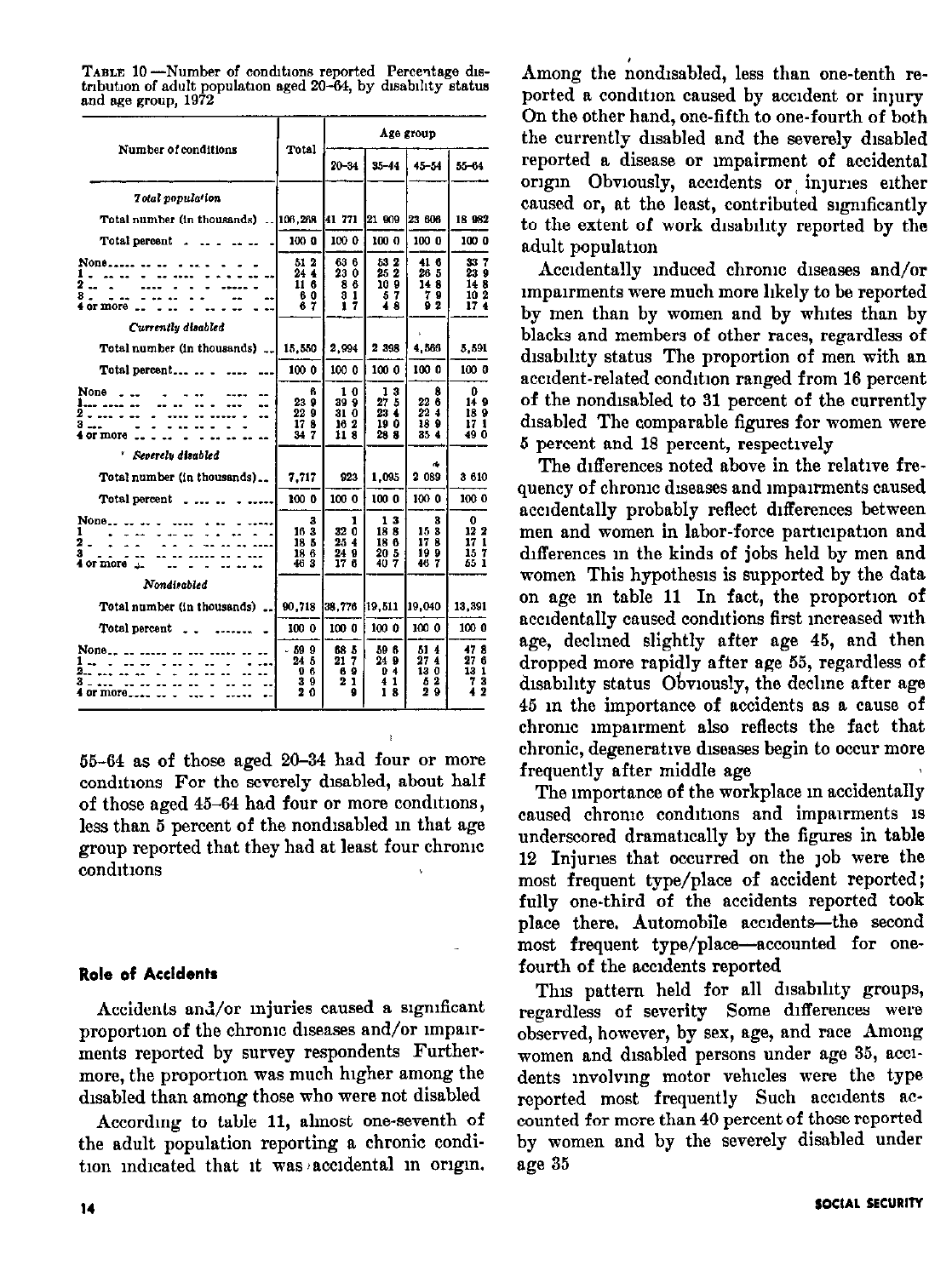| TABLE 11 -Cause of chronic conditions and impairments Number and percent of adult population aged 20-64 with chronic |  |
|----------------------------------------------------------------------------------------------------------------------|--|
| conditions, by disability status, sex, age group, and race, 1972                                                     |  |
|                                                                                                                      |  |

|                                                  |                                      | Total population             |                                 | Currently disabled               |                              |                                 |                                | Severely disabled            |                                                                | Nondisabled                      |                              |                                                        |
|--------------------------------------------------|--------------------------------------|------------------------------|---------------------------------|----------------------------------|------------------------------|---------------------------------|--------------------------------|------------------------------|----------------------------------------------------------------|----------------------------------|------------------------------|--------------------------------------------------------|
| Age, sex, and race                               | Total<br>number                      |                              | Condition caused<br>by accident | Total                            |                              | Condition cansed<br>by accident | Total                          | by accident                  | Condition caused                                               | Total                            |                              | Condition caused<br>by accident                        |
|                                                  | (in thou<br>sands)                   | Number<br>(in thou<br>sands) | Percent<br>of<br>total          | num ber<br>(in thou<br>sands)    | Number<br>(in thou<br>sands) | Percent<br>οf<br>total          | number<br>(in thou<br>sands)   | Number<br>(in thou<br>sands) | Percent<br>of<br>total                                         | number<br>(in thou<br>sands)     | Number<br>(in thou<br>sands) | Percent<br>٥f<br>total                                 |
| Total <sup>1</sup>                               | 50.759                               | 7,019                        | 138                             | 14 815                           | 3 519                        | 23 8                            | 7,515                          | 1 663                        | 221                                                            | 35.944                           | 3,499                        | 97                                                     |
| Sex<br>Men.<br>Women.<br>Age group               | 22 815<br>27,944                     | 4 636<br>2,382               | 20 3<br>85                      | 6.668<br>$8^{\degree}147$        | 2,054<br>1465                | 30 8<br>18 0                    | 2866<br>4,649                  | 789<br>874                   | 27 5<br>188                                                    | 16 147<br>19.797                 | 2,582<br>917                 | $\begin{smallmatrix}16&0\14&6\end{smallmatrix}$        |
| $20 - 34$<br>$35 - 44$<br>$45 - 54$<br>$55 - 64$ | 14,773<br>10.005<br>13 591<br>12,391 | 2.048<br>483<br>918<br>1,570 | 139<br>14 8<br>14 1<br>127      | 2 693<br>2.252<br>4,413<br>5,456 | 697<br>640<br>1,141<br>1,041 | 259<br>28 4<br>259<br>191       | 901<br>1.017<br>2,060<br>3,536 | 177<br>287<br>458<br>739     | 196<br>28 2<br>$\begin{array}{c} 22 & 2 \\ 20 & 9 \end{array}$ | 12.079<br>7.753<br>9177<br>6,935 | 1,351<br>843<br>777<br>529   | 11 2<br>10 <sub>9</sub><br>$\frac{8}{7}$ $\frac{5}{6}$ |
| Race<br>White<br>Black and other                 | 45,300<br>5,460                      | 6 497<br>520                 | 143<br>95                       | 12,670<br>2.145                  | 3,121<br>398                 | 24 6<br>186                     | 6,207<br>1,308                 | 1 433<br>230                 | 23 1<br>176                                                    | 32 630<br>3,314                  | 3,376<br>122                 | $\begin{smallmatrix}10&3\&3\end{smallmatrix}$          |

<sup>1</sup> Excludes persons with unknown cause of condition

TABLE 12 --Place/type of accident Number and percent of adult population aged 20-64 with chronic conditions, by disability status, sex, age group, and race, 1972  $\sim$   $t$ 

 $\mathcal{F}^{\mathcal{G}}_{\mathcal{G}}$  and  $\mathcal{G}^{\mathcal{G}}_{\mathcal{G}}$  and  $\mathcal{G}^{\mathcal{G}}_{\mathcal{G}}$  and  $\mathcal{G}^{\mathcal{G}}_{\mathcal{G}}$ 

 $\sim 4-4$ 

 $\mathbf{r}$ 

|                                                                                                                                                                                 |                                          | ×.                                       | Sex<br>$\mathcal{N}$                      |                                                    |                                              | Age group                             |                                 |                                  | Race                                 |
|---------------------------------------------------------------------------------------------------------------------------------------------------------------------------------|------------------------------------------|------------------------------------------|-------------------------------------------|----------------------------------------------------|----------------------------------------------|---------------------------------------|---------------------------------|----------------------------------|--------------------------------------|
| Disability status and<br>place/type of accident                                                                                                                                 | <b>Total</b><br>$\mathbf{r}$             | Men                                      | Women                                     | $20 - 34$                                          | $35 - 44$<br>$\mathbf{1}$                    | $45 - 54$                             | 55-64                           | White                            | Black<br>and<br>other                |
| Total population                                                                                                                                                                |                                          |                                          |                                           |                                                    |                                              |                                       |                                 |                                  |                                      |
| Total number (in thousands).                                                                                                                                                    | , 7,019                                  | 4 636                                    | 2.382                                     | 2.043                                              | 1.483                                        | 1.918                                 | 1.570                           | 6 497                            | 520                                  |
| Total percent                                                                                                                                                                   | 100 0                                    | 100 0                                    | 100 0                                     | 100 0                                              | 1000                                         | 100 0                                 | 100 0                           | 100 0                            | 100 0                                |
| Other.                                                                                                                                                                          | 36 5<br>24 3<br>154<br>232<br>6          | 484<br>14 0<br>108<br>259<br>8           | 134<br>44 5<br>243<br>178<br>1            | 29 4<br>29 3<br>130<br>28 2<br>0                   | 35 1<br>24 5<br>20 4<br>18 8<br>13           | 418<br>192<br>15 2<br>22 9<br>9       | 408<br>23 8<br>14 0<br>210<br>з | 85 1<br>24 3<br>159<br>24 1<br>6 | 54 4<br>25 0<br>96<br>112            |
| Currently disabled                                                                                                                                                              |                                          |                                          |                                           |                                                    |                                              |                                       |                                 |                                  |                                      |
| Total number (in thousands)                                                                                                                                                     | 3,519                                    | 2 0 54                                   | 1 465                                     | 697                                                | 640                                          | 1.141                                 | 1,041                           | 3.121                            | 398                                  |
| Total percent                                                                                                                                                                   | 100 0                                    | 100 0                                    | 100 0                                     | 1000                                               | 100 0                                        | 100 0                                 | 1000                            | 100 0                            | 100 0                                |
| On the job $     -$<br>Moving vehicle<br>At home $\ldots$ , $\ldots$<br>Other                                                                                                   | 38 I<br>26 7<br>149<br>20 <sub>0</sub>   | 54 9<br>14.5<br>75<br>226<br>4           | 14,7<br>439<br>252<br>164<br>1            | 23 8<br>377<br>119<br>26 5<br>$\ddot{\phantom{1}}$ | 42 8<br>294<br>17 0<br>98                    | 40 8<br>20B<br>148<br>236<br>t ><br>2 | 419<br>24 2<br>15 6<br>180      | 26 8<br>26 2<br>15 &<br>210      | 48 5<br>312<br>78<br>12 <sub>8</sub> |
| Severely disabled                                                                                                                                                               |                                          |                                          |                                           |                                                    |                                              |                                       |                                 | ×                                |                                      |
| Total number (in thousands).<br>---                                                                                                                                             | 1 663                                    | 789                                      | 874                                       | 177                                                | 287                                          | 458                                   | 739                             | 1 433                            | 220                                  |
|                                                                                                                                                                                 | 100 0                                    | 1000                                     | 100 0                                     | 1000                                               | 100 0                                        | 100 0                                 | 100 0                           | 100 0                            | 100 0                                |
| On the $\{ob_1, \ldots, \ldots, \ldots, \ldots, \ldots\}$<br>Moving vehicle $\ldots$ $\ldots$ $\ldots$<br>At home $\qquad \qquad$<br>Other<br>and a series<br>Type not reported | 37 <sub>3</sub><br>$31\,1$<br>138<br>176 | 62b<br>15 <sub>1</sub><br>49<br>171<br>4 | 14 <sub>5</sub><br>457<br>217<br>180<br>3 | 26 0<br>469<br>34<br>237                           | 36 6<br>33 8<br>185<br>10 5                  | 36.2<br>31 7<br>13 1<br>190<br>-      | 409<br>26 1<br>149<br>180<br>з  | 368<br>30 S<br>147<br>174<br>3   | 40 0<br>33 5<br>83<br>178            |
| Nondisabled                                                                                                                                                                     |                                          |                                          |                                           |                                                    |                                              |                                       |                                 |                                  |                                      |
| Total number (in thousands).                                                                                                                                                    | 3,499                                    | 2,582                                    | 917                                       | 1.351                                              | 843                                          | 777                                   | 529                             | 3.376                            | 122                                  |
| Total percent                                                                                                                                                                   | 100 0                                    | 1000                                     | 100 0                                     | 1000                                               | 100 0                                        | 1000                                  | 100 0                           | 100 0                            | 100 0                                |
| On the job<br>and and a complete comp<br>Type not reported                                                                                                                      | 35 0<br>219<br>15 9<br>26.4<br>9         | 43 3<br>.136<br>13.5<br>28 5<br>12       | 11 <sub>7</sub><br>454<br>22S<br>202<br>  | 32 3<br>24 9<br>135<br>29 1<br>1                   | 29 2<br>20 <sub>9</sub><br>22B<br>25 6<br>15 | 43 5<br>169<br>158<br>219<br>21       | 38 8<br>23 1<br>110<br>272      | 33 6<br>225<br>159<br>27 1<br>9  | 738<br>49<br>156<br>57               |

The importance of accidents or injuries as a cause of chronic diseases and impairments also

varied widely with the type of condition involved<br>(table 13) Accidents and injuries may, indeed,

 $\epsilon$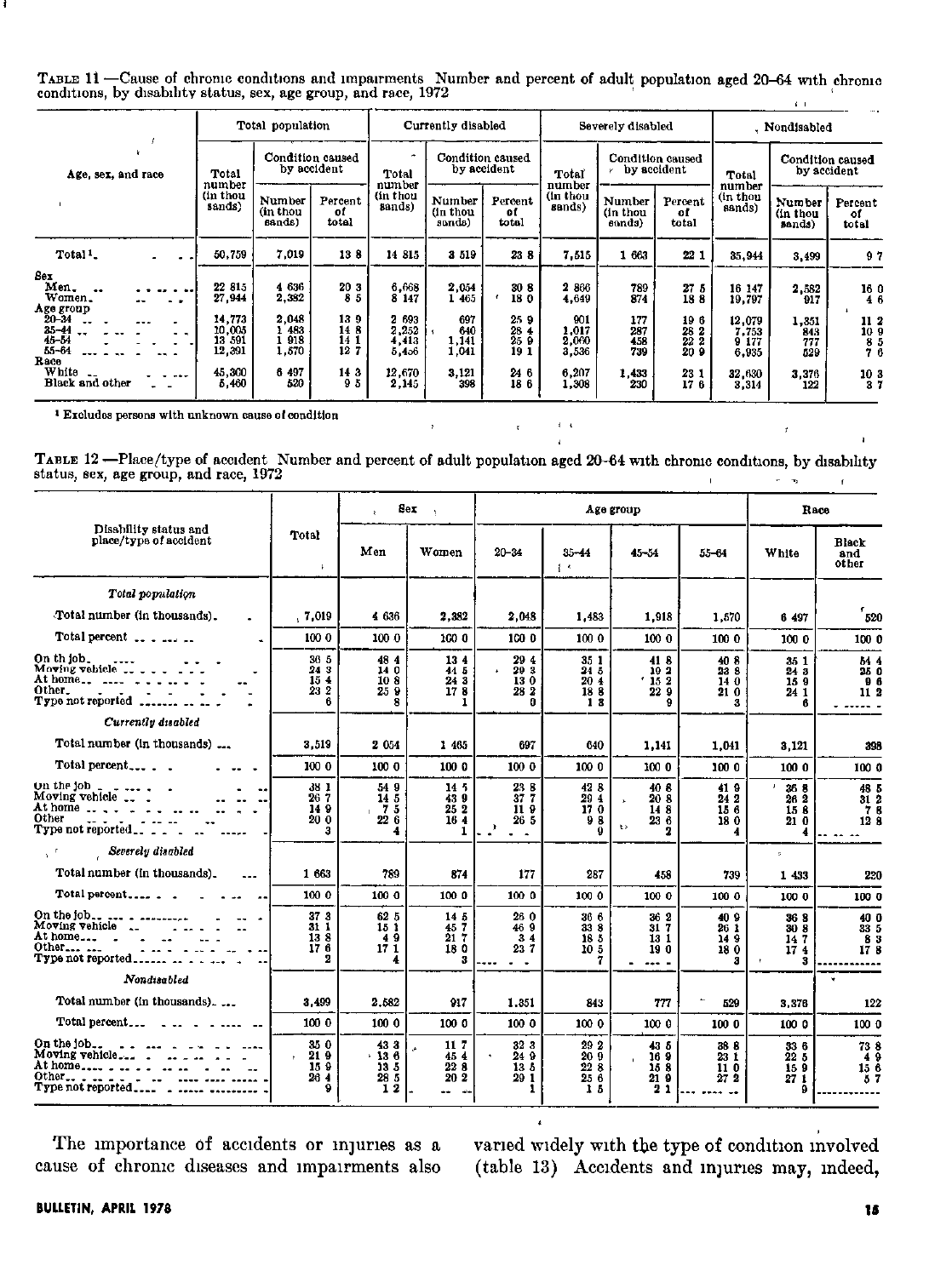account for the high prevalence of musculoskeletal disorders in the adult population as previously reported Fully one-fourth of the musculoskeletal disorders reported in the 1972 survey were the result of accidents or injuries Moreover, this proportion held for both the disabled and the nondisabled, although it fell to only 17 percent for the severely disabled Accidents accounted for 10 percent or more of the cases reported in the general population for only three other conditions -hearing problems, visual impairments, and epilepsy.

# Technical Note\*

#### **STUDY DESIGN**

The survey data were collected and processed by the Bureau of the Census Survey estimates are based on a sample of 18,000 interviewed persons selected from the 1970 5-percent Census sample Of these 18,000 persons, 11,700 were selected from all who indicated that they were disabled before October 1969 on the 1970 Census questionnaire These persons make up the disabled sample A mail screening in 1971 of the remaining persons resulted in two other sample groups-5,100 nondisabled persons and 1,200 recent-onset cases In addition to the sample of interviewed persons, there were 2,850 noninterviews Thus the rate of "good responses" for the survey-based on 18,000 interviewed persons out of 20,850 eligible for interview-is 86 percent The number and reason for noninterviews were as follows

| Noninterview reason                   | Number of persons |
|---------------------------------------|-------------------|
| $Total$ ----------------------------  | 2,850             |
| Unable to contact $\ldots$            | 1,240             |
| Temporarily absent ______________     | 100               |
| Refused _____________________________ | 620               |
| Moved outside 357 primary             |                   |
| sampling units ___________________    | 650               |
| Miscellaneous ____________________    | 240               |

\* For a description of the reliability of the estimates, see the data in the technical note in Kathryn H Allan, "First Findings of the 1972 Survey of the Disabled General Characteristics," Social Security Bulletin, October 1976. pages 35-37

In general, the sample was a stratified multistage cluster design comprised of 357 sampling areas including every county and some independent cities in the United States The disabled persons were selected from all 357 strata, the nondisabled and recently disabled groups were chosen from a special subset of 105 strata The sample was designed to represent the noninstitutionalized civilian population of the United States aged 18-64 as of April 1970

#### DEFINITION OF DISABILITY

Disability is defined in this study as a limitation in the kind or amount of work (or housework) resulting from a chronic health condition or impairment lasting 3 months or longer. The disability classification is based on the extent of the individual's capacity for work, as reported by the respondent in a set of work-qualification questions Data on employment and on functional capacities-such as mobility, activities of daily living, personal care needs, and functional activity limitations-were also collected to evaluate further the nature and severity of disability

The severity of disability was classified by the extent of work limitation as

Severely disabled--unable to work altogether or unable to work regularly

Occupationally disabled—able to work regularly but unable to do the same work as before the onset of disability or unable to work full time

Secondary work limitations—able to work full time, regularly, and at the same work but with limitations in the kind or amount of work they can perform, women with limitations in keeping house but not in paid work are included as having secondary work limitations

## CHRONIC AND/OR DISABLING CONDITIONS

During the household interview, all respondents were shown the following list of chronic conditions and impairments, and asked, "Do you have any of these conditions or impairments?"